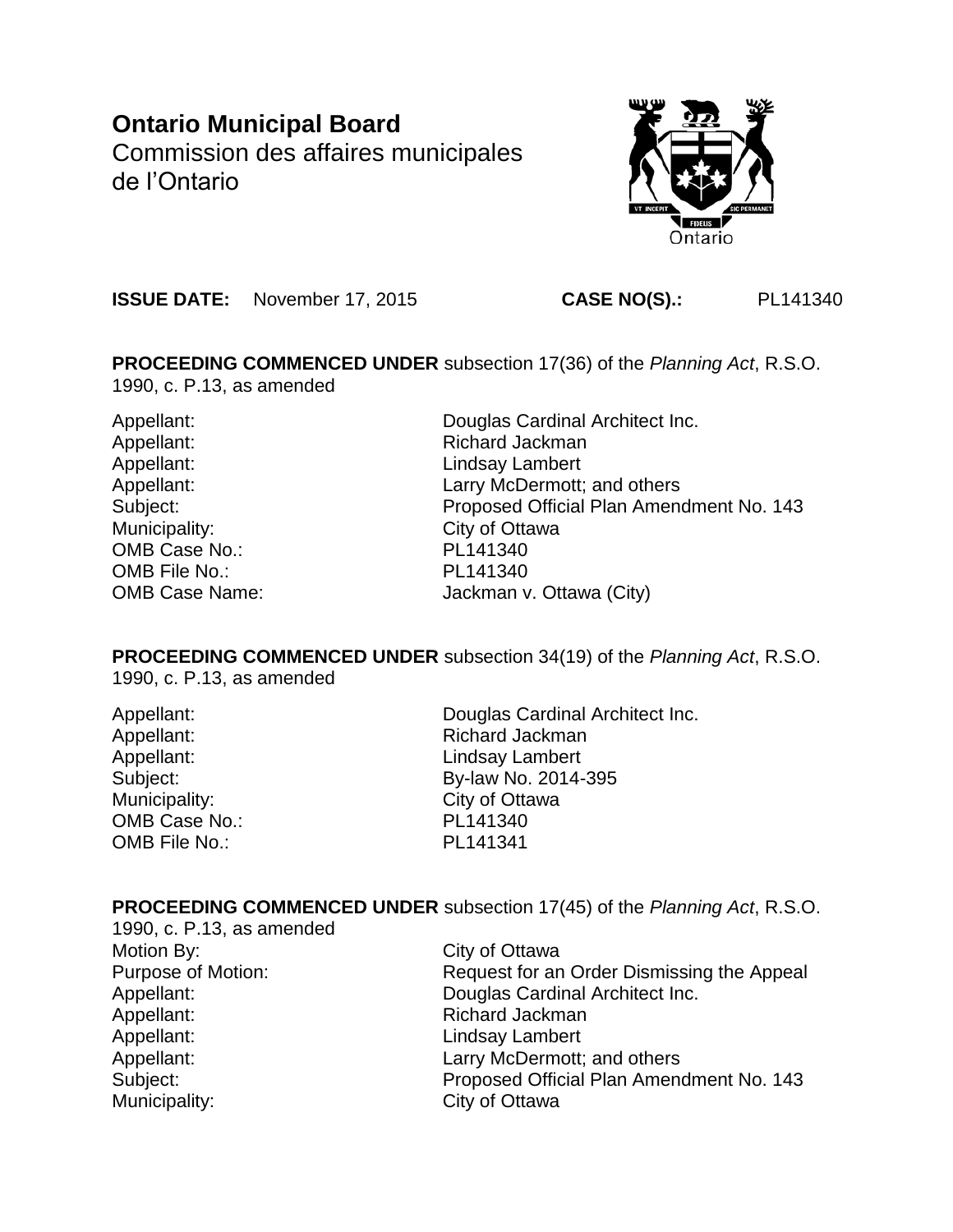| OMB Case No.: | PL141340 |
|---------------|----------|
| OMB File No.: | PL141340 |

# **PROCEEDING COMMENCED UNDER** subsection 34(25) of the *Planning Act*, R.S.O.

1990, c. P.13, as amended

| Motion By:         | City of Ottawa                             |
|--------------------|--------------------------------------------|
| Purpose of Motion: | Request for an Order Dismissing the Appeal |
| Appellant:         | Douglas Cardinal Architect Inc.            |
| Appellant:         | <b>Richard Jackman</b>                     |
| Appellant:         | Lindsay Lambert                            |
| Appellant:         | Larry McDermott; and others                |
| Subject:           | By-law No. 2014-395                        |
| Municipality:      | City of Ottawa                             |
| OMB Case No.:      | PL141340                                   |
| OMB File No.:      | PL141341                                   |
|                    |                                            |

# Heard: **Heard: August 17-19, 2015 in Ottawa, Ontario**

# **APPEARANCES:**

| <b>Parties</b>                     | <b>Counsel</b>                |
|------------------------------------|-------------------------------|
| City of Ottawa                     | T. Marc                       |
| Windmill Green Fund LPV (Windmill) | A.K. Cohen and<br>J. L. Cohen |
| Douglas Cardinal                   | M. Swinwood                   |
| Lindsay Lambert                    |                               |
| <b>Richard Jackman</b>             |                               |
| Romola Trebilcock-Thumbadoo        |                               |
| Larry McDermott                    |                               |

# **DECISION DELIVERED BY R. G. M. MAKUCH AND ORDER OF THE BOARD**

[1] Windmill Green Fund LPV ("Windmill") has acquired the subject lands from Domtar Corporation ("Domtar") who had previously operated a paper mill on the site. It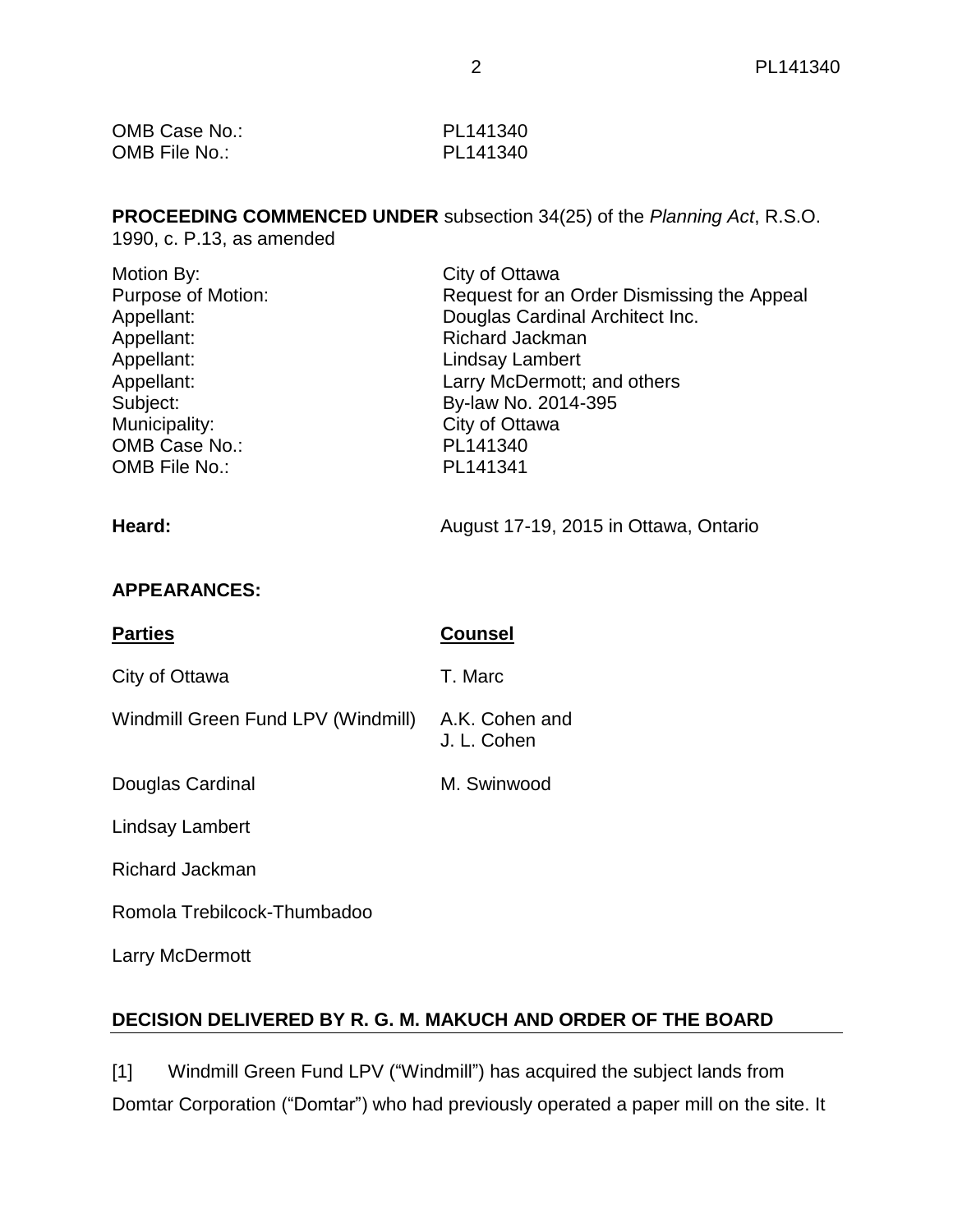is noted that prior to Windmill's acquisition of the lands, the National Capital Commission ("NCC") as a Crown agency, had entered into an agreement to purchase the subject lands from Domtar some time shortly after the closing of the mills in 2005 and 2007. The sale was never finalized as the Treasury Board approvals were not secured, leaving the lands to remain in private ownership.

[2] Windmill proposes to redevelop the site into a mixed-use community comprised of residential, retail, office, leisure and open space/park uses. The lands are located in the northwest corner of the downtown core in the "Central Area" designation under the City of Ottawa Official Plan. These are also within the "Lebreton Flats Character Area" of the Central Area Secondary Plan, which provides more specific policy direction for the different Character Areas within the "Central Area".

[3] The lands have a total site area of approximately 7.3 ha (18 acres comprise Chaudiere and Albert Islands located within the Ottawa River). These islands are considered to be brownfield sites as a result of previous industrial uses and require site remediation given the proposed change in use to a more sensitive land use as prescribed by Ministry of the Environment and Climate Change ("MOECC") regulations.

[4] Booth Street, the existing arterial roadway onto which the subject lands front, crosses both islands and provides the only road access to the subject lands. Booth Street also acts as one of five interprovincial road links between the provinces of Ontario and Québec and the Cities of Ottawa and Gatineau.

[5] Windmill has also entered into negotiations with the Federal Department of Public Works and Government Services ("PWGSC") to acquire small portions of lands on Chaudiere Island that were subject to a perpetual lease from PWGSC to Domtar.

[6] Ottawa Energy Corporation also owns a portion of Chaudiere Island where its hydro-generating facility is located. The proposal for the Chaudiere and Albert Islands is part of a larger mixed-use development proposed by Windmill for all of the former Domtar lands that would straddle the Ontario and Québec border along the Ottawa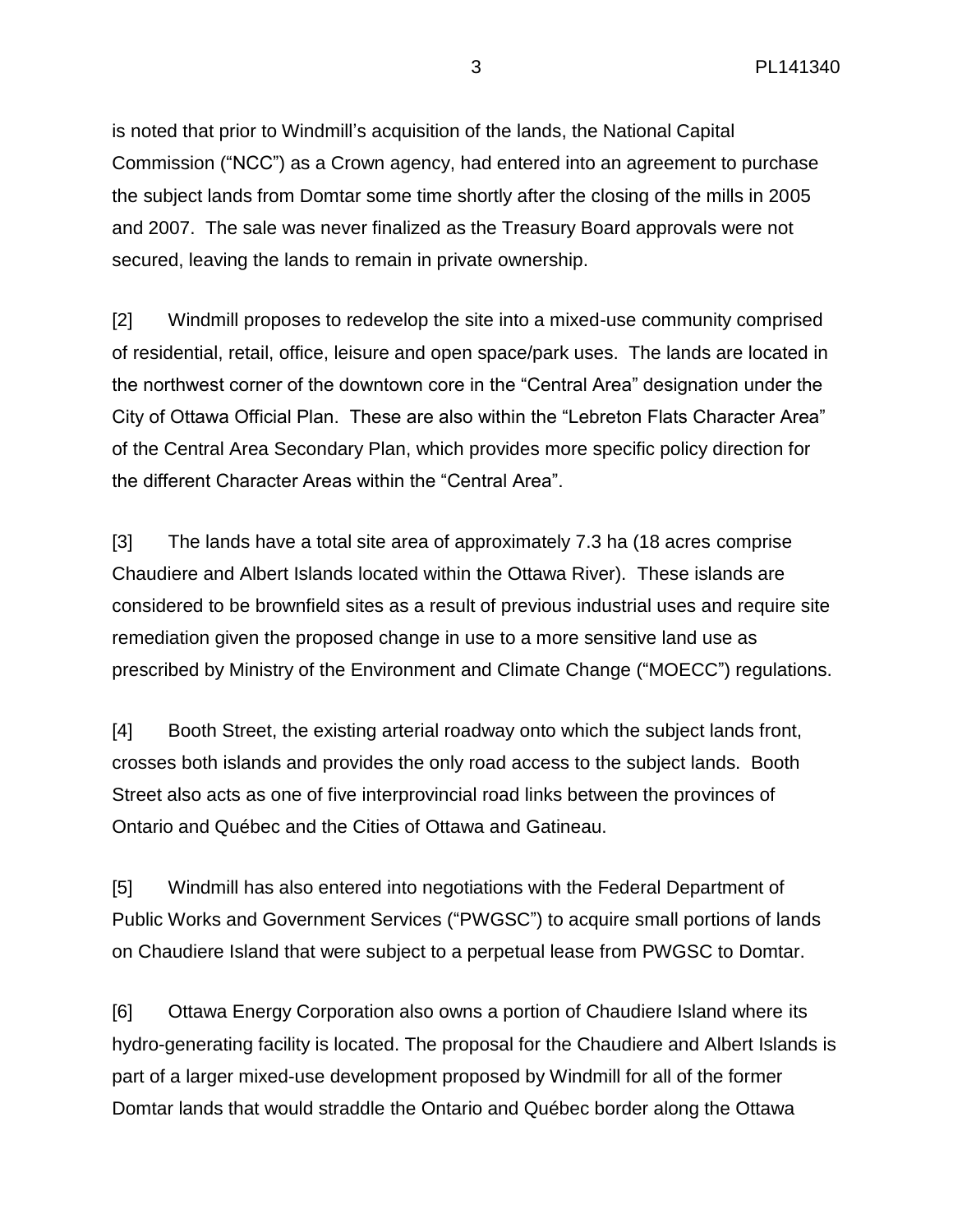River with the Chaudiere and Albert Islands being located within the City of Ottawa ("City") and the mainland portion of the project being located within the "Ville de Gatineau" within the Province of Quebec. The master plan developed by Windmill for the overall development shows how the PWGSC lands if transferred to Windmill as well as the Ottawa Energy Corporation lands would be integrated into the overall development. The proposed development however is not dependent on the PWGSC lands being transferred to Windmill.

[7] The subject lands have a long history of industrial uses beginning in the early 1800s. In 1828 the first of a series of bridges was constructed to connect what was then known as Bytown on the south shore to the islands and to the Province of Quebec to the north across the Ottawa River. Throughout the 1800s, the site was home to one of the most productive sawmills in the world and in the 1880s, as the sawmill industry was beginning to decline, the demand for newsprint led to the development of the wood pulp product industry on the site. In 1908-09 a dam was constructed to stabilize the control of the falls and to boost the hydroelectric capacity of the falls, which became known as the ring dam. The pulp and paper business was maintained on the site through the 1900s and into the beginning of the 21st century. The lands which form part of the proposed development have been in private ownership since those early times.

[8] In 2005, the Chaudiere Island mills were closed and in 2007 the mills located in the City of Gatineau were also closed. Industrial uses, however, continue to be permitted on the subject lands under the zoning by-law in effect prior to the current amendment. As noted earlier in this decision, the site is contaminated as confirmed by the Phase I and Phase II Environmental Site Assessment reports carried out in 2014 and would be eligible for funding from the City's "Brownfield Redevelopment Program" if this development proceeds. This is consistent with policies 1.1.3.3 and 1.7.1 e) of the PPS.

[9] The site has not been utilized for industrial purposes since 2007 while the owners have been attempting to sell the lands. There are no other uses on the islands other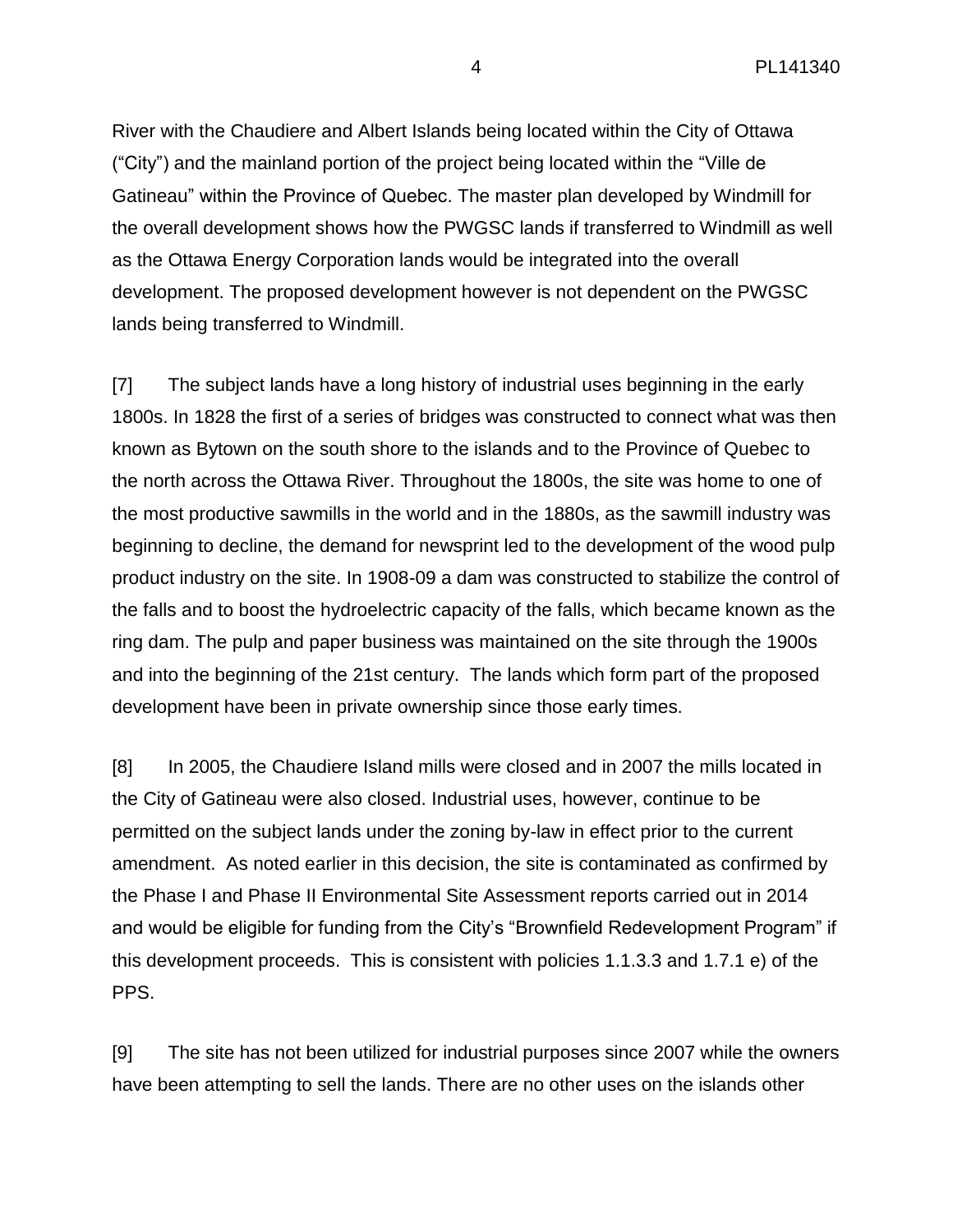than the Hydro facility on the north end of Chaudiere Island on lands owned by Hydro Ottawa. The Hydro facility consists of two generating stations which date back to 1891 and 1900 respectively as well as four additional generating stations, one constructed by Hydro Ottawa in Ontario and three purchased from Domtar, the registered owner of the lands, in 2012. Two of these are located in Ontario while the other is located in the Province of Québec.

[10] In early 2014, Hydro Ottawa was awarded a contract to expand the Chaudiere Island facility for the construction of a new 29 MW facility. With the extension, the plant will have capacity to power approximately 58,000 homes annually in the City. The Hydro facility expansion is separate and apart from the proposed development. The Board notes that the subject lands are separated from the Chaudiere Falls by the hydro lands and that there is no direct access to the Chaudiere Falls from the Windmill lands or from anywhere on the proposed development.

[11] Windmill made an application to amend the zoning from (O1L[329]-h) to a downtown mixed-use zone for most of the lands to allow for a mixed use development and a major leisure facility zone on portions of the lands where new public parklands are proposed. It is noted that the lands zoned open space will provide public access to the Ottawa River shoreline on the islands for the first time in over 100 years.

[12] The proposal according to Windmill is to develop the lands into a sustainable, mixed-use community with retail, residential, office and commercial uses and improve the active transportation links to the cities of Ottawa and Gatineau. The proposed mixed-use development consists of 13 development blocks presumably on a plan of subdivision in Ottawa with residential, retail, office uses, community uses and a hotel. A gross floor area of approximately 92,900 square metres ("m<sup>2"</sup>) is proposed including approximately 1200 residential units, 6900 m² of retail and 9500 m² of office. The proposed development will make use of certain heritage buildings and will also be oriented around historical road patterns on the islands. Building heights will range from two storeys to a maximum of 15 storeys. A total of 2955 underground parking spaces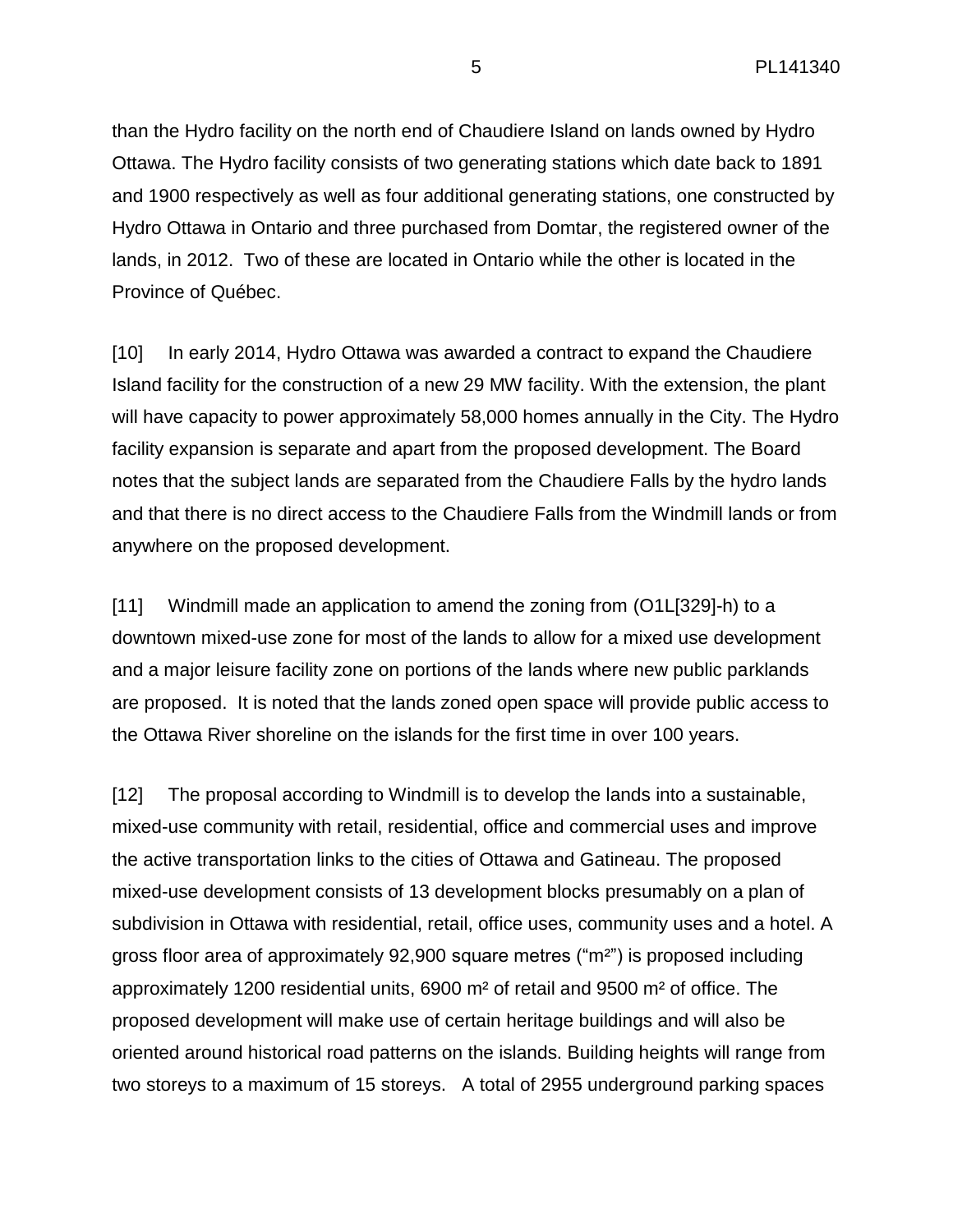are proposed to service that portion of the proposal of the development to be located within the City of Ottawa.

[13] There are many old buildings remaining on the site, some of which have been enlarged over time. In order to accommodate the proposed development some of the less important buildings will be demolished while the buildings with heritage significance will be preserved and incorporated into the development.

[14] The proposed development will prioritize pedestrians and cyclists over vehicles and will establish narrower streets in some instances, where pedestrians, cyclists and vehicles all operate in a shared, narrow right-of-way. The design of these narrower streets is intended to discourage driving and to encourage people to choose active transportation options.

[15] The City concurrently initiated an official plan amendment ("OPA") to update and amend the Lebreton Flats chapter of the Central Area Secondary Plan, to define land use designations, and provide policy directions for the development of these islands.

[16] The Zoning By-law amendment provides the details as to how land may be used; where buildings and other structures can be located; and development performance standards such as lot sizes and dimensions, parking requirements, building height and setbacks from property lines.

[17] The zoning in effect prior to the enactment of Zoning By-law No. 2014-395 for the subject lands, is a "Parks and Open Space subzone (O1L[329]-h)", with an exception that permits light and heavy industrial uses (reflecting the previous use of the lands as a paper mill) under a holding provision. The holding provision requires a secondary planning process to be completed before the hold can be lifted so as to allow other permitted uses or to define other uses not permitted that might be determined through the secondary planning process to be appropriate. It is noted that heavy industrial use of the subject lands as they have been used previously, is permitted as of right and can continue without being subject to the lifting of the holding provisions.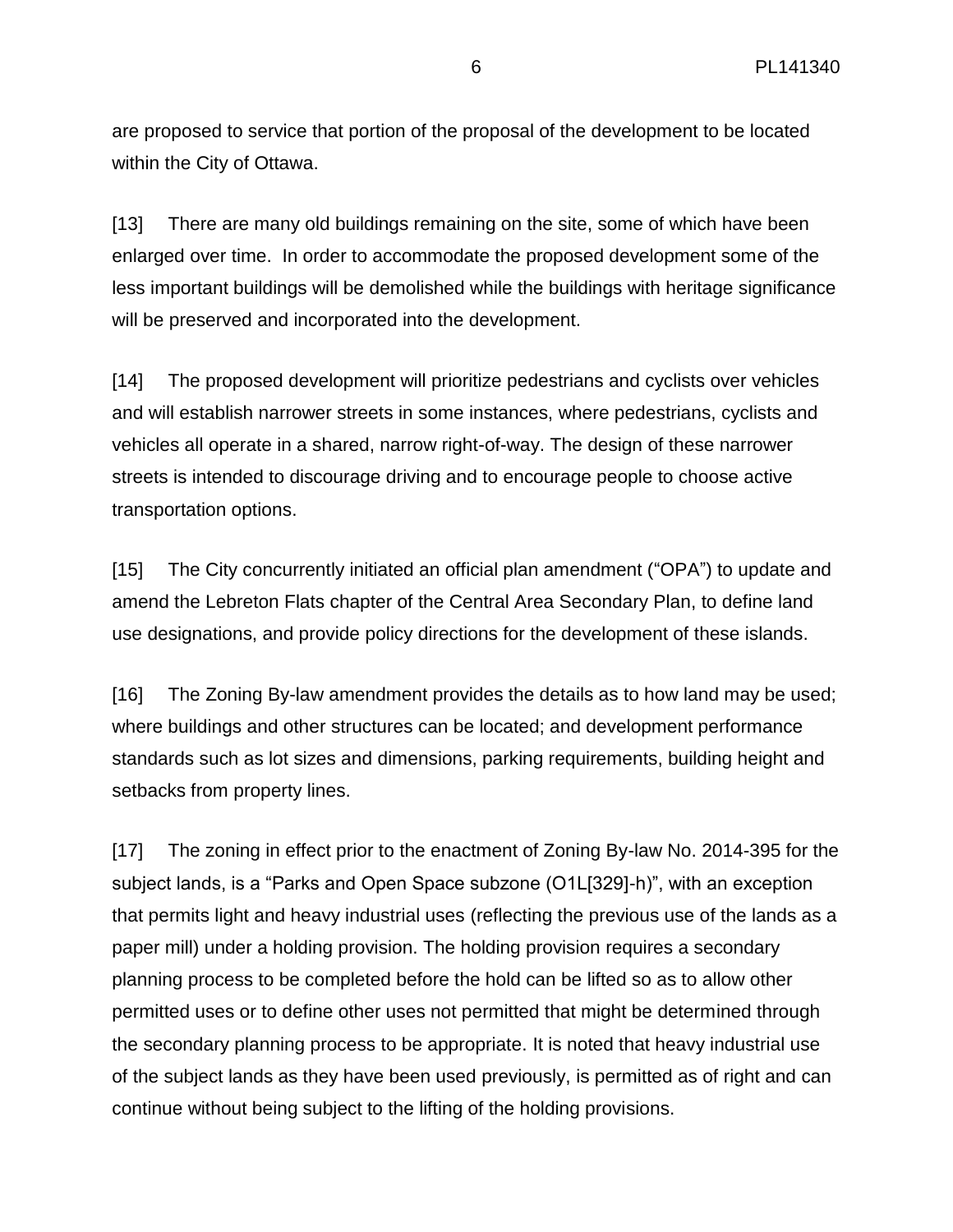[18] Notice of passing of the Official Plan and Zoning By-law amendments were sent out by the City on October 21, 2014 and appeals have been brought against the adoption of Official Plan Amendment No. 143 ("OPA 143") and the enactment of Zoning By-law No. 2014-395 by City Council. OPA 143 designates the subject lands as "Central Area", which will allow for mixed uses to be developed on the islands, while Zoning By-law No. 2014-395 rezones the site from "O1L[329]-h" (Parks and Open Space, Subzone L, Exception 329, under a holding zone), to "MD5[2172]S332-h" (Mixed Use Downtown, Subzone 5, Exception 2, Schedule 2172, under holding zone) and "L2" (Major Leisure Facility).

[19] The City brings a motion for an order of the Board pursuant to s. 17(45)(a) (i) and 34(25)(a)(i) of the *Planning Act* ("Act") dismissing the appeals against OPA 143 and Zoning By-law 2014-395. The matter was before the Board on June 3, 2015 but was adjourned to August 17, 2015 following the illness of counsel for the Appellant Richard Jackman.

[20] The materials before the Board on this motion consist of the following;

- 1) The City's Motion Record dated May 14, 2015 including:
	- a) the affidavit of John Smit sworn, May 14, 2015; and
	- b) the affidavit of John Smit, sworn June 1, 2015.
- 2) The Notice of response to Motion of Windmill, dated May 20, 2015, including:
	- a) the affidavit of Miguel Tremblay, sworn May 20, 2015; and
	- b) the affidavit of Jeff Westeinde, sworn May 20, 2015.
- 3) The Notice of Response to Motion of Douglas Cardinal, dated May 30, 2015, including:
	- a) the affidavit of Douglas Cardinal, sworn May 27, 2015;
	- b) the affidavit of Jayne Ann Chartrand, sworn May 29, 2015 ; and
	- c) the affidavit of Stacy Amikwabi, sworn May 29, 2015;
- 4) The affidavit of Douglas Cardinal, sworn June 8, 2015.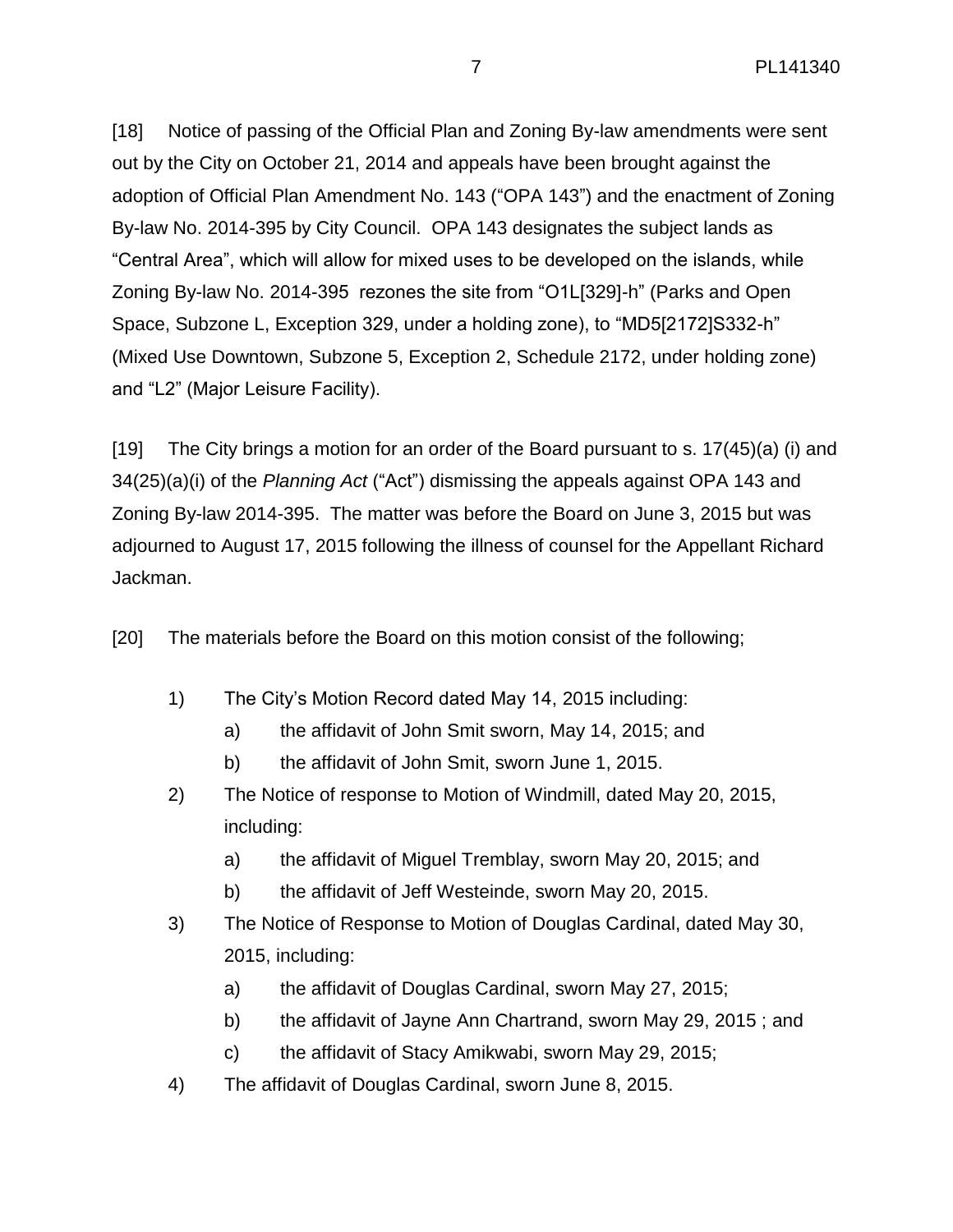- 5) The Response of Larry McDermott dated June 1, 2015.
- 6) The Response of Romola Trebilcock-Thumbadoo, dated June 4, 2015.
- 7) The Response of Lindsay Lambert, dated May 31, 2015.
- 8) Transcript of the cross-examination of John Smit on June 10, 2015.
- 9) Transcript of the cross-examination of John Smit on June 22, 2015.
- 10) Transcript of the cross-examination of John Smit on June 30, 2015.
- 11) Transcript of the cross-examination of John Smit on July 29, 2015.
- 12) Transcript of the cross-examination of Miguel Tremblay on June 25, 2015.
- 13) Transcript of the cross-examination of Miguel Tremblay on June 30, 2015.
- 14) Transcript of the cross-examination of Miguel Tremblay on July 30, 2015.
- 15) Transcript of the cross-examination of Jeff Westeinde on July 2, 2015.
- 16) Transcript of the cross-examination of Jeff Westeinde on July 29, 2015.
- 17) Written responses of John Smit to written questions by Romola Trebilcock-Thumbadoo on June 10, 2015.
- 18) Written responses of Jeff Westeinde to written questions by Romola Trebilcock-Thumbadoo.
- 19) Written responses of Miguel Tremblay to written questions by Romola Trebilcock-Thumbadoo.
- 20) Province of Ontario Property Index Map.
- 21) Aerial Photo.
- 22) Stage 1 Archeological Assessment of Chaudiere and Albert Islands, dated February 14, 2014.
- [21] The grounds for the motion are that:
	- a) the appeals do not disclose a basis upon which approval of the OPA and Zoning By-law could be refused;
	- b) the evidentiary record establishes consistency with the Provincial Policy Statement 2014 ("PPS"), conformity with the Official Plan and compliance with the principles of good planning;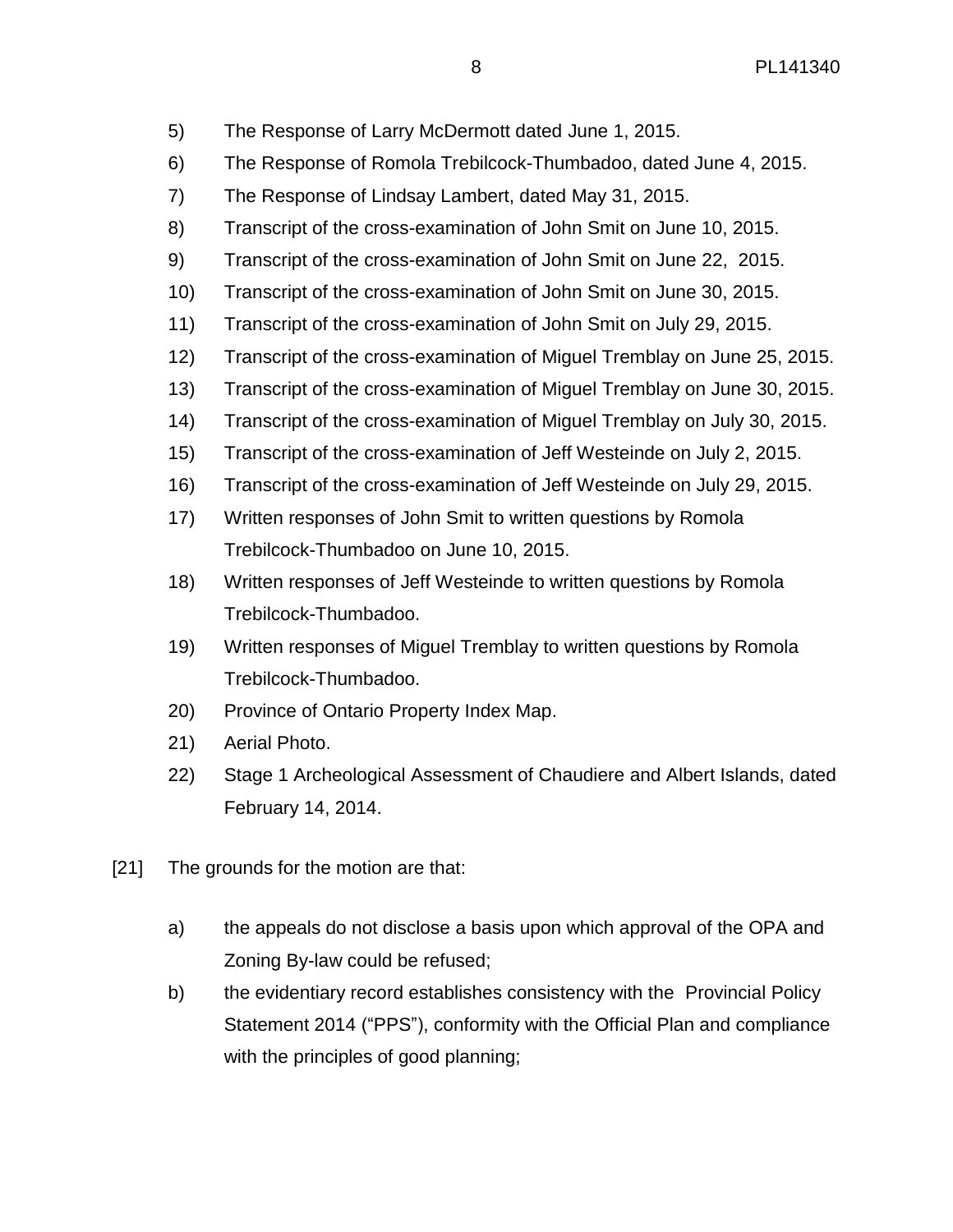- c) the evidentiary record establishes that consultation and engagement has occurred with First Nations with respect to the Official Plan and Zoning Bylaw amendments as well as the proposed development and that due consideration has been given to the interests of Aboriginal Communities;
- d) the Official Plan and Zoning By-law amendments will promote development that is in the public interest; and
- e) the Official Plan and Zoning By-law amendments will promote development that will restore access to Chaudiere Falls and Albert Island.
- [22] The Appellants are opposed to this Motion on the following grounds:
- 1) the proposal does not conform to the PPS;
- 2) this is an outstanding constitutional question pursuant to s. 35 of the Constitution Act, the *Charter of Rights and Freedoms* and the *Ontario Human Rights Code*, which must be determined by the Board, expressed as a minimum standard by the PPS;
- 3) the issue forms on the assertion of indigenous title, as enunciated in *Tsilhquot'in v. B.C*., s. 44 and the statement that:

The Provincial Policy Statement shall be implemented in a manner that is consistent with the recognition and affirmation of existing Aboriginal and Treaty rights in Section 35 of the *Constitution Act, 1982*.

4) The issues also focus on the statement that:

The Provincial Policy Statement shall be implemented in a manner that is consistent with the *Ontario Human Rights Code* and the *Canadian Charter of Rights and Freedoms*.

- 5) Indigenous history and culture have not been respected and are not incorporated into the proposed development plans;
- 6) the proposed development plan offends the United Nations Declaration on the Rights of Indigenous Peoples and the Covenant on the Elimination of Racial Discrimination;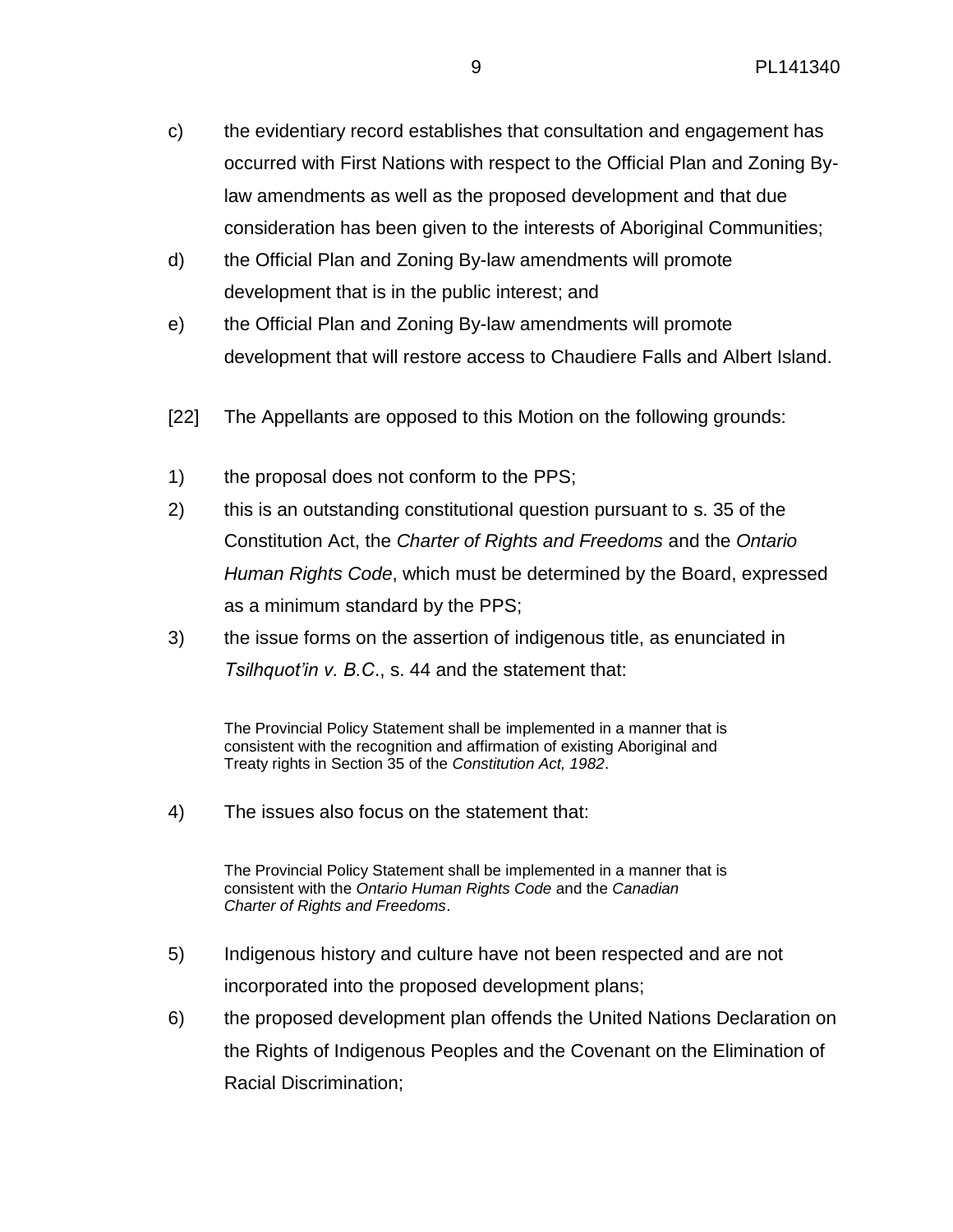- 7) international legal principles, declaration, Covenants, or Agreements that Canada undertakes, or as a signatory, are incorporated into domestic law based on the Supreme Court of Canada decision in *R v. Hage*;
- 8) the elements of the constitutional questions which must be decided by the Board;
- 9) the City and the proponent have not properly consulted with the proper indigenous groups, chief and band councils are restricted in their jurisdiction to the reserve, by virtue of the *Indian Act*;
- 10) the proposed development is not consistent with the PPS and does not demonstrate good planning principles;
- 11) the Official Plan and Zoning By-law amendments do not provide development that is in the public interest.

[23] They maintain that the subject lands were a sacred meeting place since time immemorial and should be preserved as open space for all in accordance with the vision enunciated by Elder William Commanda for the site.

[24] The appeals are based on First Nations issues and in particular, Algonquin interests in the lands, which are recognized as unceded Algonquin territory. The appeal by Douglas Cardinal, refers to specific policies set out in the PPS that are focused on providing for aboriginal and First Nations involvement in planning matters.

[25] The PPS is the statement of the Provincial Government's policies on land use planning issued under s. 3 of the Act, and applies province wide. All planning decisions made by municipalities must be consistent with the PPS and all municipalities in Ontario must incorporate the policy directions of the PPS into their Official Plans. They are also required to ensure that planning decisions made on planning applications are consistent with the applicable policies of the PPS.

[26] Part IV sets out the vision and provides that Ontario's rich cultural diversity is one of its distinctive and defining features and the statement reflects this diversity, which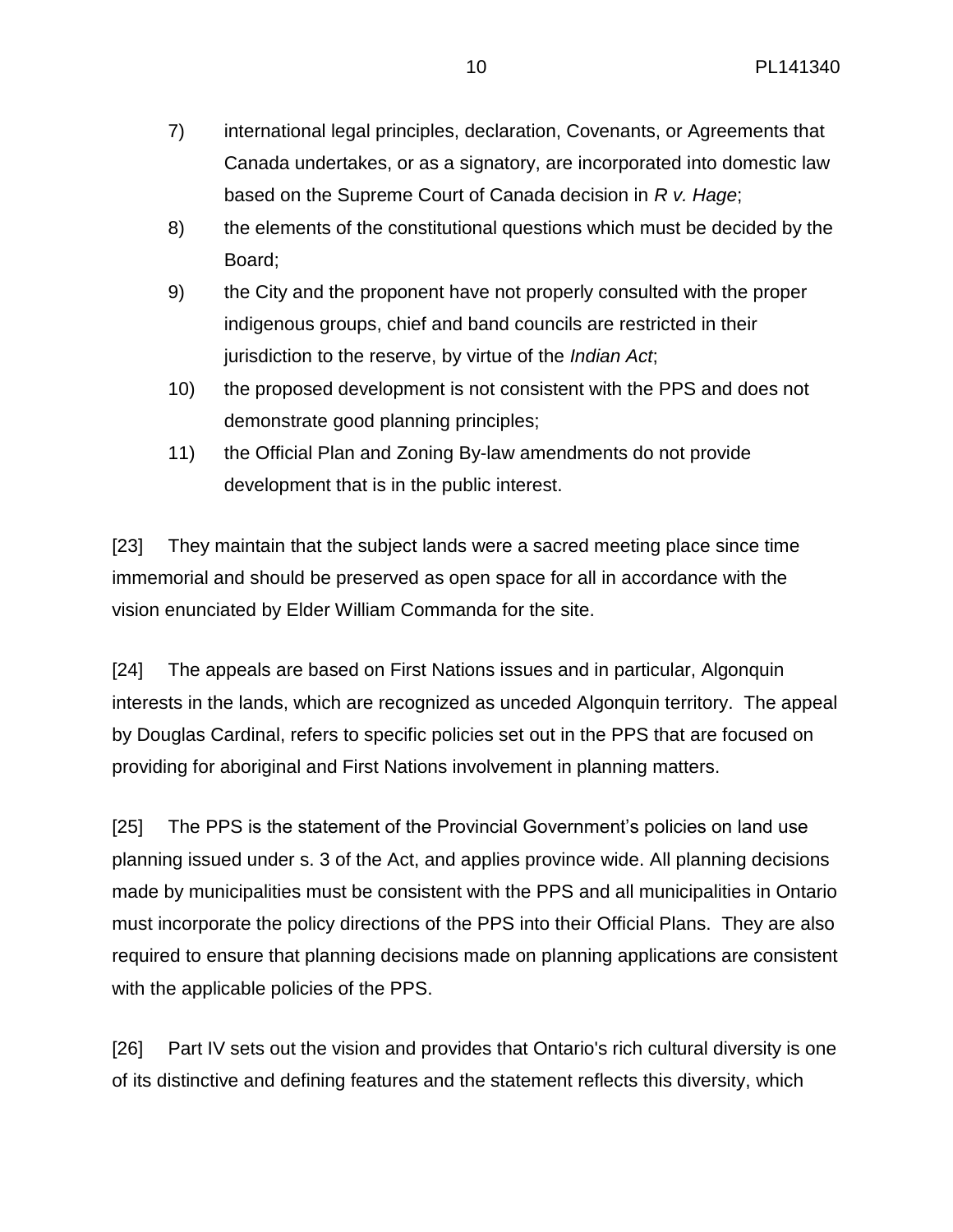includes the histories and cultures of Aboriginal peoples, and is based on good land use planning principles that apply in communities across Ontario. The Province through the PPS recognizes the importance of consulting with Aboriginal communities on planning matters that may affect their rights and interests.

[27] The specific PPS policies relied on by the Appellants are as follows:

# **Section 1.2.2**

Planning authorities are encouraged to coordinate planning matters with Aboriginal communities.

# **Section 1.7.1**

Long-term economic prosperity should be supported by;

d) encouraging a sense of place, by promoting well-designed built form and cultural planning, and by conserving features that help define character, including built heritage resources and cultural heritage landscapes;

### **Section 2.0**

Ontario's long-term prosperity, environmental health, and social wellbeing depend on conserving biodiversity, protecting the health of the Great Lakes, and protecting natural heritage, water, agricultural, mineral and cultural heritage and archaeological resources for their economic, environmental and social benefits.

### **Section 2.1.2**

The diversity and connectivity of natural features in an area, and the long-term ecological function and biodiversity of natural heritage systems, should be maintained, restored, or, where possible, improve, recognizing linkages between and among natural heritage features and areas, surface water features and groundwater features.

### **Section 2.1.5**

Development and site alterations shall not be permitted in:

a) significant areas of natural and scientific interest;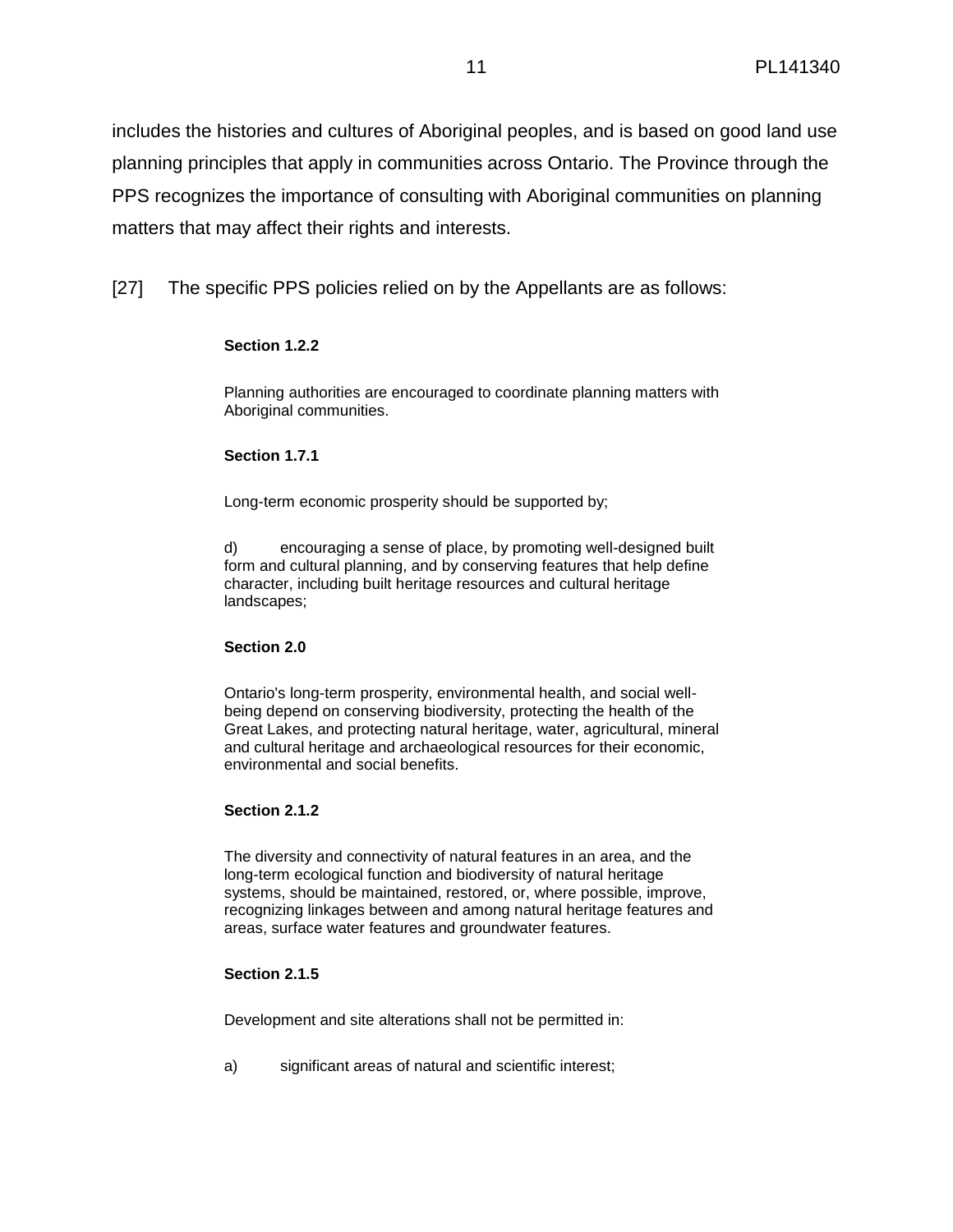### **Section 2.1.8**

Development and site alteration shall not be permitted on adjacent lands to the natural heritage features and areas identified in policies 2.1.4, 2.1.5, and 2.1.6 unless the ecological function of the adjacent lands has been evaluated and it has been demonstrated that there will be no negative impacts on the natural features or on their ecological functions.

#### **Section 2.6.1**

Significant build heritage resources and significant cultural heritage landscapes shall be conserved.

#### **Section 2.6.2**

Development and site alteration shall not be permitted on lands containing archaeological resources or areas of archaeological potential on the significant archaeological resources have been conserved.

#### **Section 2.6.3**

Planning authorities shall not permit development and site alteration on adjacent lands protected heritage property except where the proposed development and site alteration has been evaluated and has been demonstrated that the heritage attributes of the protected heritage property will be conserved.

### **Section 2.6.4**

Planning authorities should consider and promote archaeological management plans and cultural plans in concert of the cultural heritage and archaeological resources.

### **Section 2.6.5**

Planning authorities shall consider the interests of Aboriginal communities in conserving cultural heritage and archaeological resources.

**Section 4.0** Implementation and Interpretation

### **4.2**

In accordance with section 3 of the *Planning Act*, a decision of the Council of the municipality, a local board, a planning board, the Minister of the Crown and the ministry, board, commission or agency of the government, including the Municipal Board, in respect of the exercise of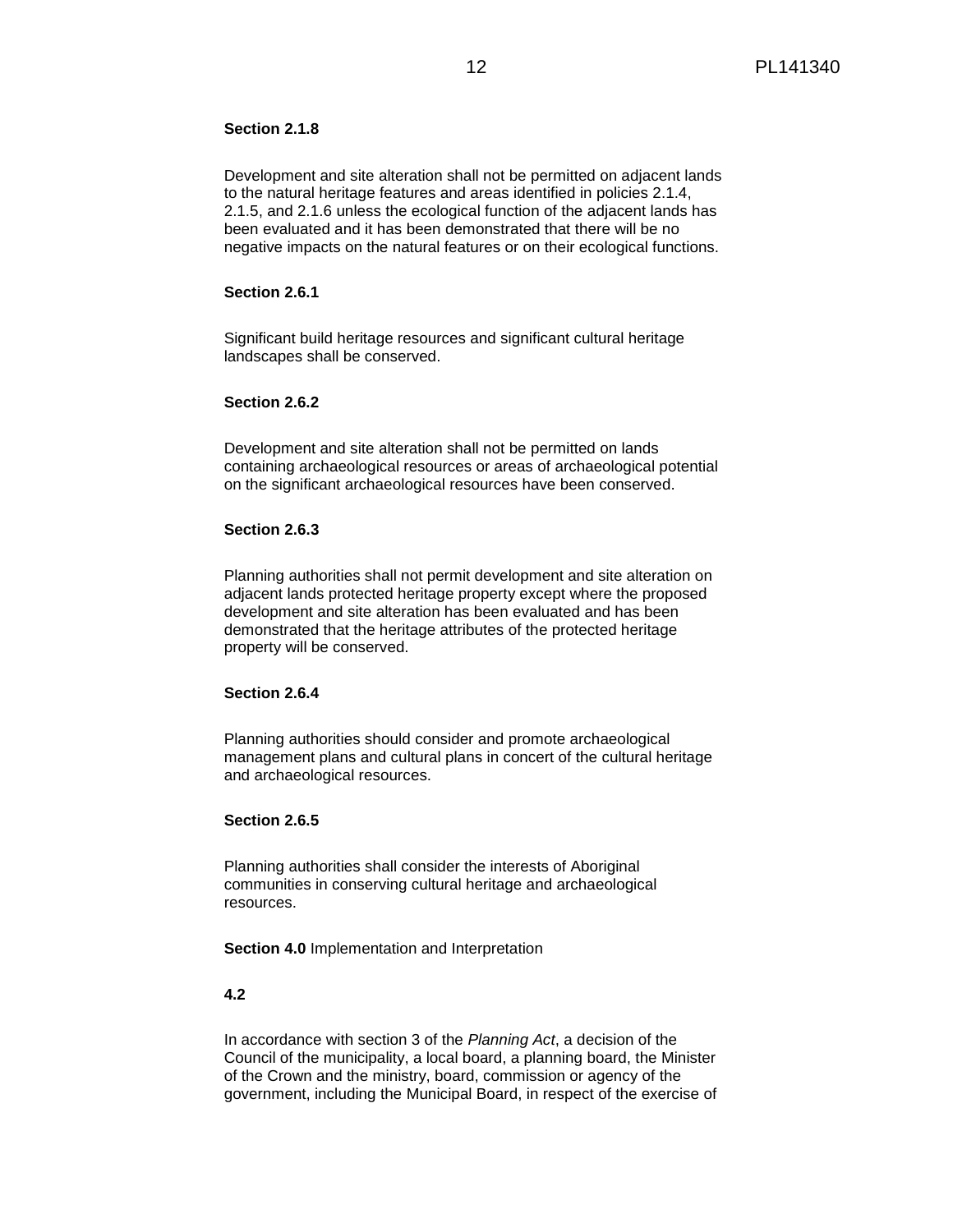any authority that affects the planning matter, "shall be consistent with" this Provincial Policy Statement.

#### **4.3**

This Provincial Policy Statement shall be implemented in a manner that is consistent with the recognition and affirmation of existing Aboriginal and treaty rights in section 35 of the *Constitution Act*, 1982.

#### **4.6**

This Provincial Policy Statement shall be implemented in a manner that is consistent with the *Ontario Human Rights Code* and the *Canadian Charter of Rights and Freedoms*.

[28] They argue that the consultation process relied on by the City was largely carried out by the proponent and as such does not satisfy the requirements of the PPS since this was an improper delegation of its responsibilities as approval authority. Not only is the duty to consult with Aboriginal peoples a requirement of the PPS but it is also enshrined in the Constitution by virtue of s. 35 and recent decisions of the Supreme Court of Canada. The duty to consult involves the "Crown's honor" and cannot be delegated.

[29] The Appellants argue that the City did not have any awareness of who the Algonquin people are and what their history was and as a consequence failed to properly consult with them when it made the decision to amend the Official Plan and enact the subject Zoning By-law.

[30] They maintain that the subject lands are not private property given the ownership by PWGSC and the NCC of some of the lands which form part of Chaudiere and Albert Islands and are therefore held in trust by the Crown for the benefit of Aboriginal people.

[31] The Court's decision in *Xeni Gwet'in First Nations v. British Columbia* 2014 Carswell BC (SCC) ("*Xeni Gwet'in")* according to the Appellants imposes an obligation on the Crown to consult with aboriginal peoples before it approves developments that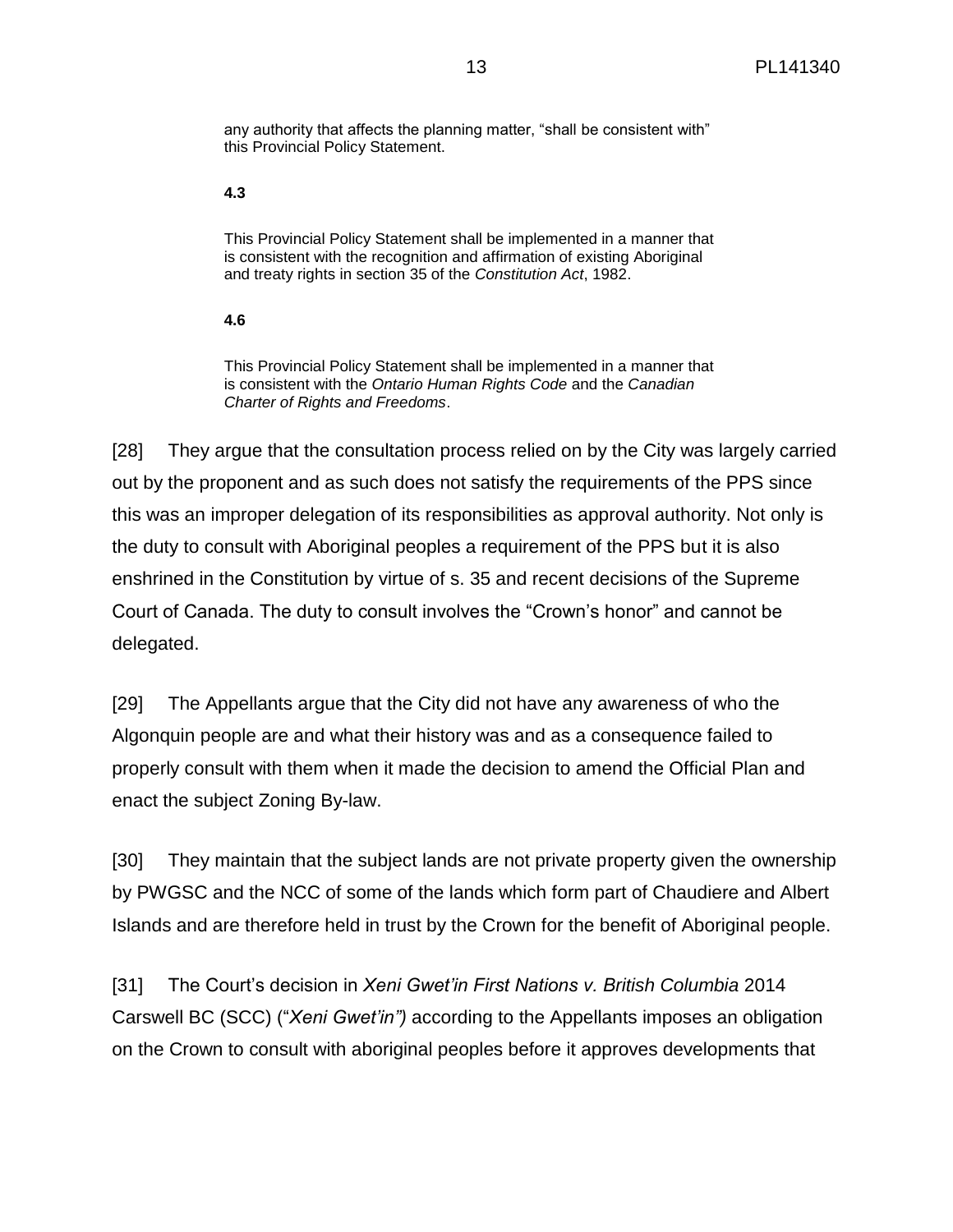will have a lasting impact on them. In this case, the consultations were carried out by the proponent, a private developer.

[32] Aboriginal title confers ownership rights similar to those associated with fee simple, including the right to decide how the land will be used, the right of enjoyment and occupancy of the land, the right to possess the land, the right to the economic benefits of the land and the right to pro-actively use and manage the land according to the decision in *Xeni Gwet'in*.

[33] The right to control the land conferred by Aboriginal title means that governments and others seeking to use the land must obtain the consent of the aboriginal title holders.

# **FINDINGS**

[34] The Board has carefully considered all of the evidence as well as the submissions of counsel and the parties and finds that the motion should succeed for the reasons that follow.

[35] It is acknowledged and recognized by the City and Windmill that the City of Ottawa occupies un-ceded Algonquin territory and the City Official Plan commits to an engagement with First Nations in particular the group known as the "Algonquins of Ontario" ("AOO") on planning matters affecting lands that are of particular interest to the AOO. It is noted that the AOO is the group with whom the Federal Government and Provincial Government is negotiating a treaty for the settlement of a land claim over the larger territory. Windmill was advised by the City prior to the submission of its development applications that a key requirement would be for engagement with the AOO.

[36] The process for engagement followed by Windmill with the First Nations was consistent with the City's requirements as set out in its Official Plan, which, identifies the AOO as a stakeholder to be engaged with respect the planning for the future use of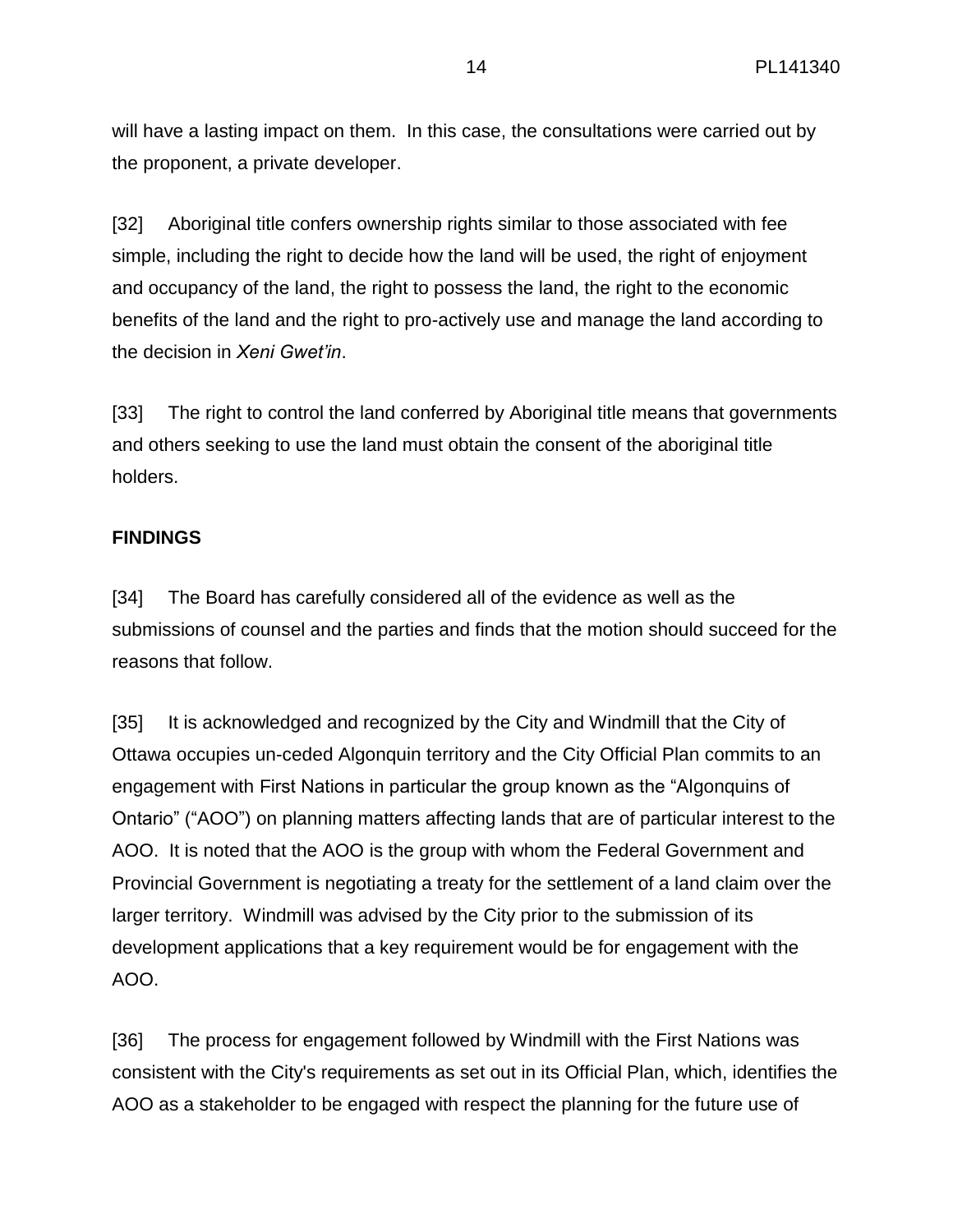Chaudiere and Albert Islands. The evidence shows that the City's Planning Department contacted the designated representative of the AOO to provide for formal engagement with that group in regard to the development applications and the City initiated OPA. The evidence also shows that extensive consultations took place with a number of well attended public meetings occurring, where public input was sought from both the public at large as well as with the Aboriginal community.

[37] The consultation that was undertaken in this case was in line with the type of consultation that is customary and contemplated under the PPS as well as under the City's Official Plan. It resulted in planning documents for a redevelopment of the lands that incorporate elements and features within the overall development that will recognize and celebrate Algonquin history and culture as well as the overall significance of the islands to the Algonquin in particular.

[38] The site has been identified by the City as a site with potential archaeological resources requiring that archaeological assessment be undertaken prior to development occurring. The OPA provides for a heritage interpretive plan to be developed which would include the historic themes of First Nations amongst others. The Stage 1 Archeological Assessment was completed to determine the potential for the presence of significant archeological resources and to make recommendations for appropriate steps to be taken to address archaeological concerns prior to development. This assessment identified areas of interest that may have escaped disturbance by later industrial development and indicates that parts of the site exhibit the potential for significant archaeological resources associated with both First Nations and Euro Canadian settlement and land uses. It recommends that a Stage 2 assessment be carried out for those areas as part of further development applications.

[39] It is also noted that a document entitled "Below the Falls; An Ancient Cultural Landscape in the Centre of (Canada's National Capital Region) Gatineau"; relied on by the Appellant Douglas Cardinal (Exhibit 16, Affidavit of Douglas Cardinal, sworn June 8, 2015, Exhibit 2 to the affidavit) identifies the north shore of the Ottawa River between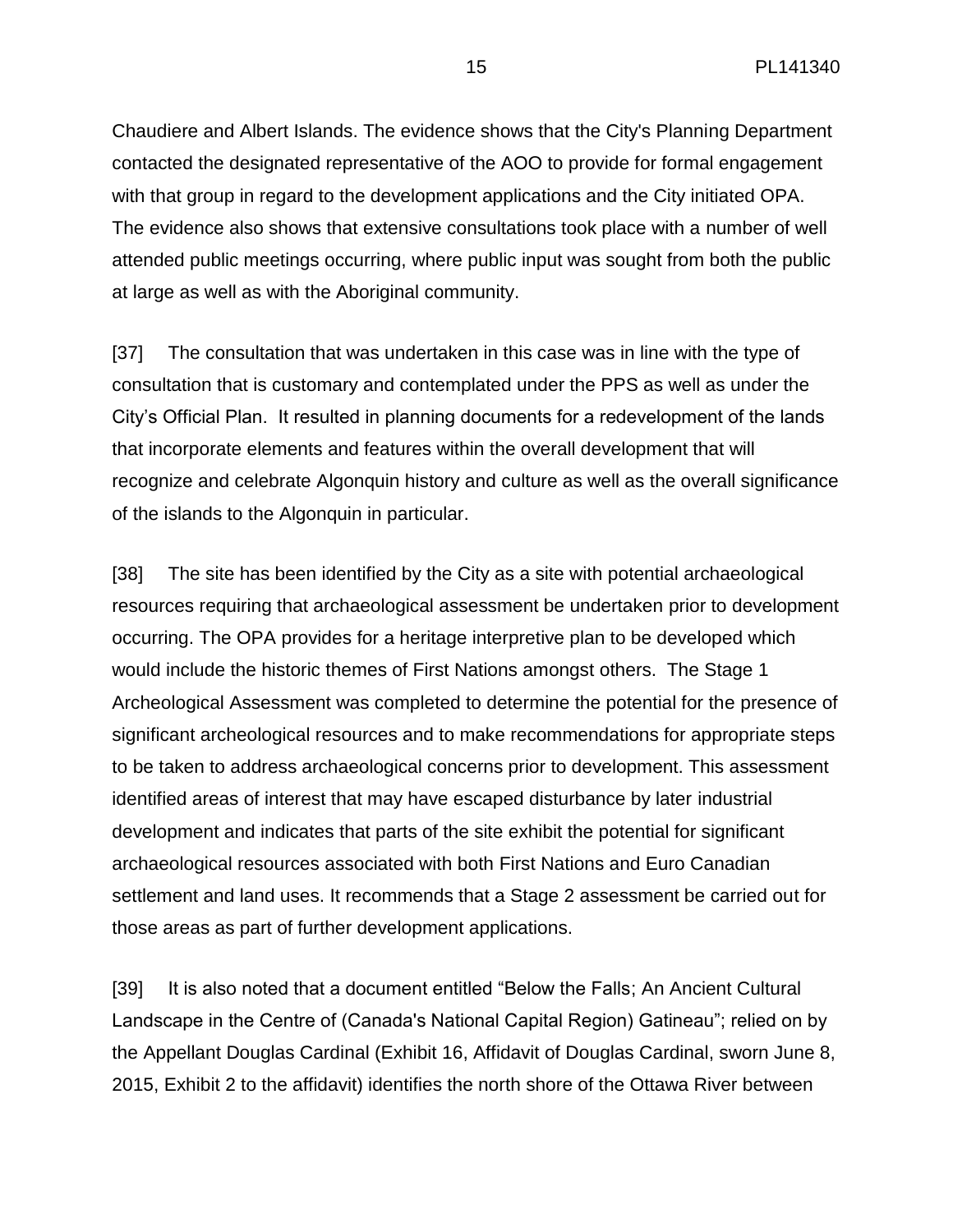the Chaudiere Falls and the mouth of the Gatineau River downstream as constituting an important cultural landscape and not Chaudiere and Albert Islands. It is also noted that the lands under OPA 143 and Zoning By-law No. 2014-395 are not adjacent in any way to the falls. The Hydro lands abut the falls.

[40] With respect to s. 2.6.5 of the PPS, the proposed development has had input from the AOO and the Algonquins of Kitiga Zibi and has considered the history of the lands which will be highlighted in the development. The park and open space lands proposed will highlight the long history of the site including the significant location on the Ottawa River, the Portage Trail as well as its industrial heritage. The open spaces proposed as part of the development will provide the first opportunity in almost 200 years for public access to the islands waterfronts and the dramatic views of the Chaudiere Falls.

[41] The Board is satisfied that the amendment will provide for a raising of awareness of the cultural heritage of the site and will address archaeological resources that might be identified through the archaeological assessments to be undertaken prior to any development occurring.

[42] While the City is recognized as un-ceded Algonquin territory, there is no land claim agreement in place and the Board notes that the negotiations between the Federal Government, Provincial Government and the Algonquins are focused on lands that are under federal jurisdiction/ownership and do not include lands that are privately held or owned at this time. The subject lands have been held in private ownership for over 100 years with small areas still owned by PWGSC subject to perpetual lease agreements for perpetual use by private interests.

[43] The subject lands are the last downtown waterfront area that can be redeveloped to provide for public access to the Ottawa River.

[44] The Board is satisfied based on the evidence before it that OPA 143 and Zoning By-law No. 2014-395 serve to advance the overarching policy directions set out in the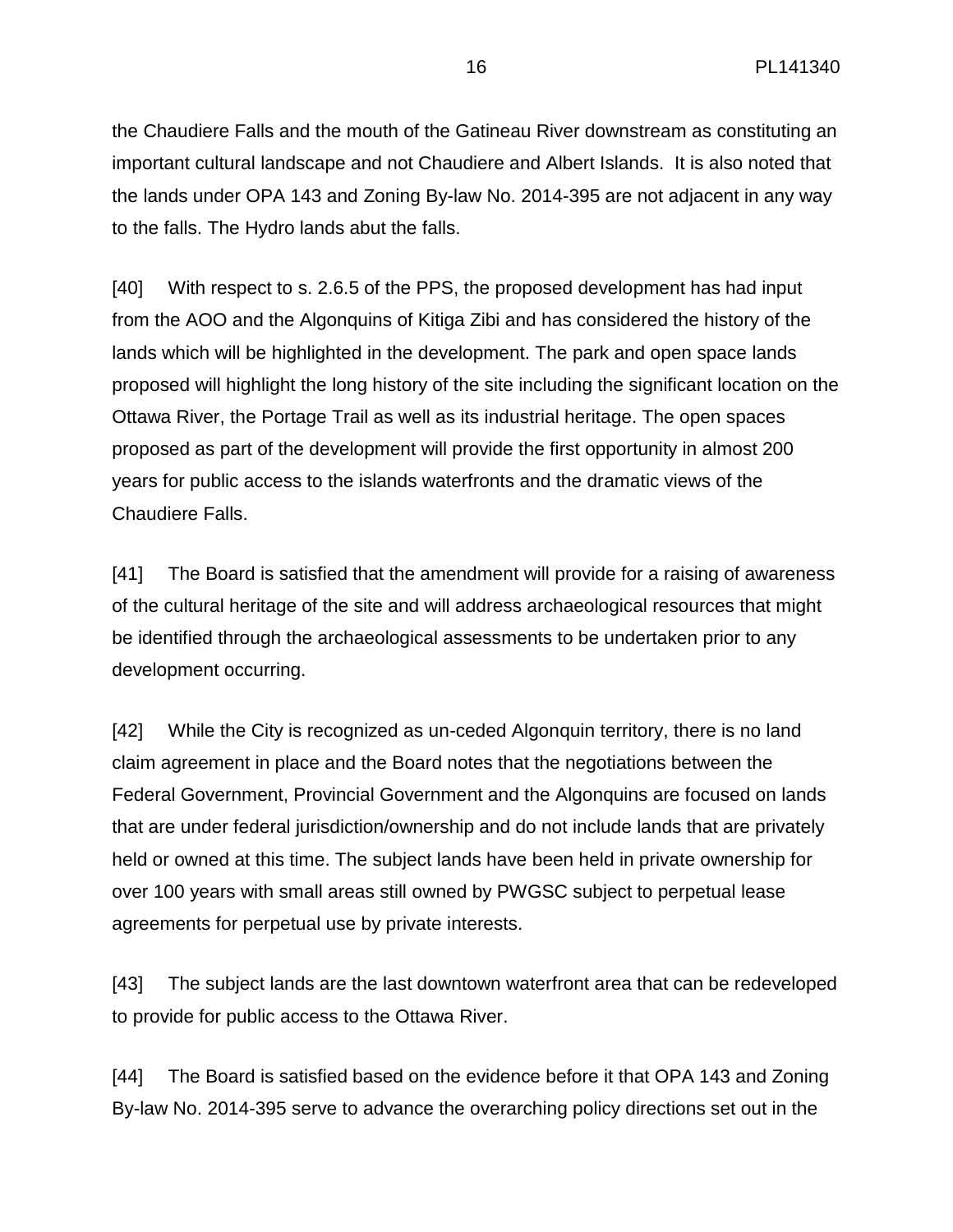City's Official Plan. These planning documents provide for the subject lands to be redeveloped from an industrial site to a unique and dynamic mixed-use area within the "Central Area" designation supporting and strengthening its role as the economic and cultural heart of the city. OPA 143 in particular provides for capitalizing on the site's very unique attributes in a way that will reflect the its cultural heritage and celebrate the history and role of the islands in the development of Ottawa with a new mixed-use community.

[45] The approach taken by the City in adopting this OPA is consistent with the consultations that took place with the AOO.

[46] Notwithstanding that the proposed development is a private sector development, and given the significance of the lands to the Algonquin, Windmill nevertheless engaged with the Algonquin in developing their plans as part of the City's process for reviewing the Zoning By-law amendment application and in the development of OPA 143. As a result OPA 143 includes policies requiring that a heritage interpretive plan be developed that would provide amongst other things, incorporating elements/features into the project that pay tribute to the Algonquin history on the site and that acknowledge the significance of the islands to Algonquin culture.

[47] The Board is satisfied that the spirit and intent of the policies in the City Official Plan directed at working with the Algonquin on planning for public lands have been respected through the planning process for determining the future development for the islands.

[48] Zoning By-law No. 2014-395 includes a major leisure and open space zone that permits primarily open space and leisure uses. The changes in the by-law will no longer allow for the industrial use that is currently permitted as continued industrial use of the lands considered to be incompatible with the overall directions the Official Plan for development in the Central Area and would perpetuate the absence of public access to the shorelines of the islands. Currently, the subject lands are private industrial lands,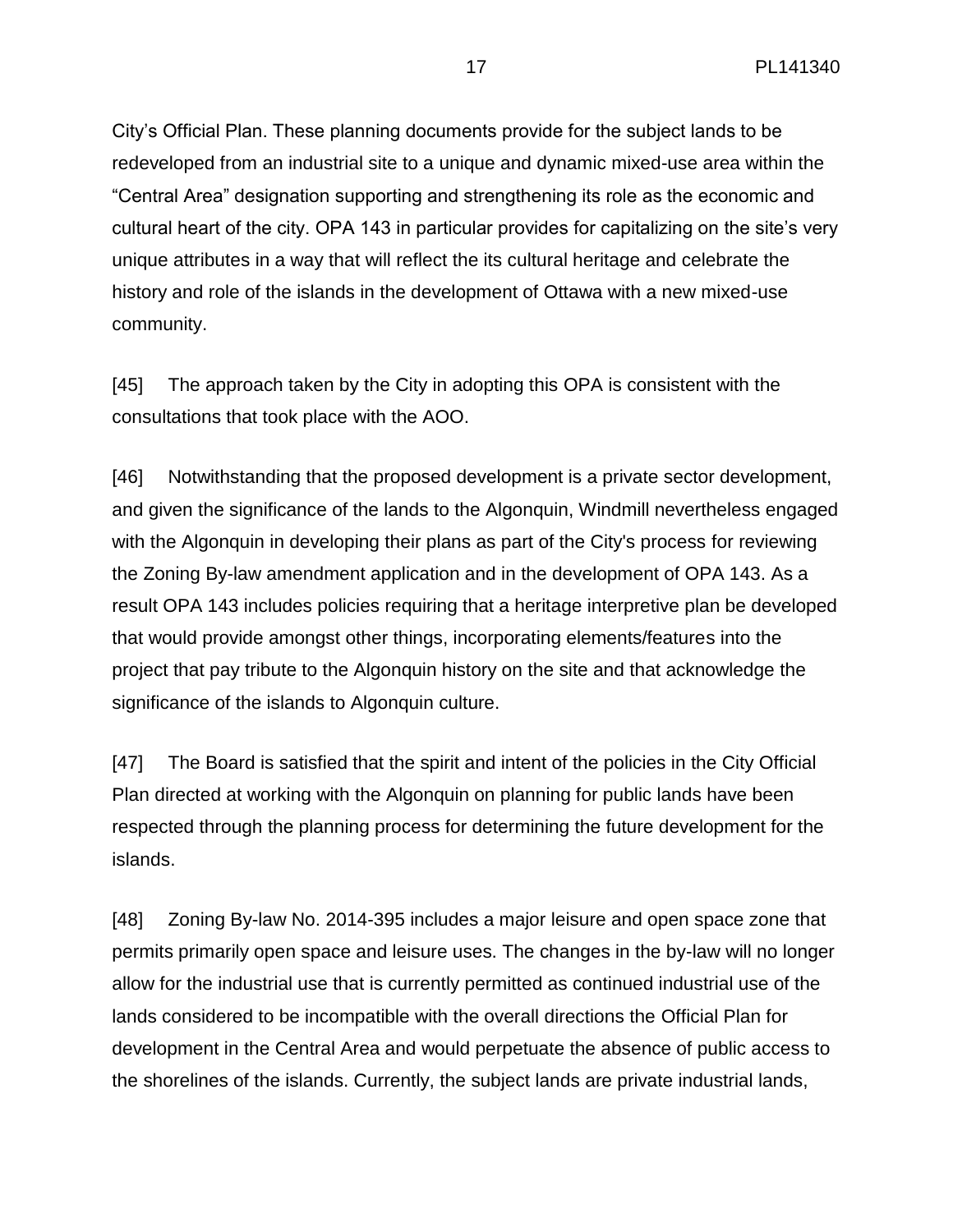fenced off to the public, without any public park space. The proposed development includes new East and West and public parks which have areas of 3300 m² and 3700 m<sup>2</sup> respectively, as well as several additional new plazas and terraces that form part of the public realm on the development. In all the development will include a combination of public and private parks with the cumulative area of approximately 15,300 m² representing an area greater than 20% of the total lands.

[49] The zoning amendment also provides for the lands to be subject to a holding provision which would not be lifted until such time as a number of conditions are complied with including amongst others, the completion of a Phase 2 Environmental Site Assessment (ESA), the submission of environmental remediation plans as well as a Stage 2 Archaeological Assessment amongst other requirements. This demonstrates that the obligation to consult is a continuing one as the development process proceeds forward.

[50] The intent of the City for this area is to celebrate the industrial, aboriginal, and natural heritage and to establish a link between the downtowns of Ottawa and Gatineau.

[51] It is noted that the zoning on the portion of the overall development located within the city of Gatineau was approved in the fall of 2014 and has been in full force and effect in January 5, 2015.

[52] With respect to the Douglas Cardinal appeals against OPA 143 and Zoning Bylaw No. 2014-395 related to PPS policy 1.7.1 (d), the Board notes that the proponent submitted a Cultural Heritage Impact Statement (CHIS), which identified the subject lands as having cultural heritage value derived from its association with First Nations, the early settlement of Ottawa, and the role that industry on the site played in the City's industrial history as a resource town in the wood pulp and paper sectors as well as hydroelectric power. A number of on-site buildings and site attributes have been identified as heritage resources and will be undergoing designation under the *Ontario Heritage Act*.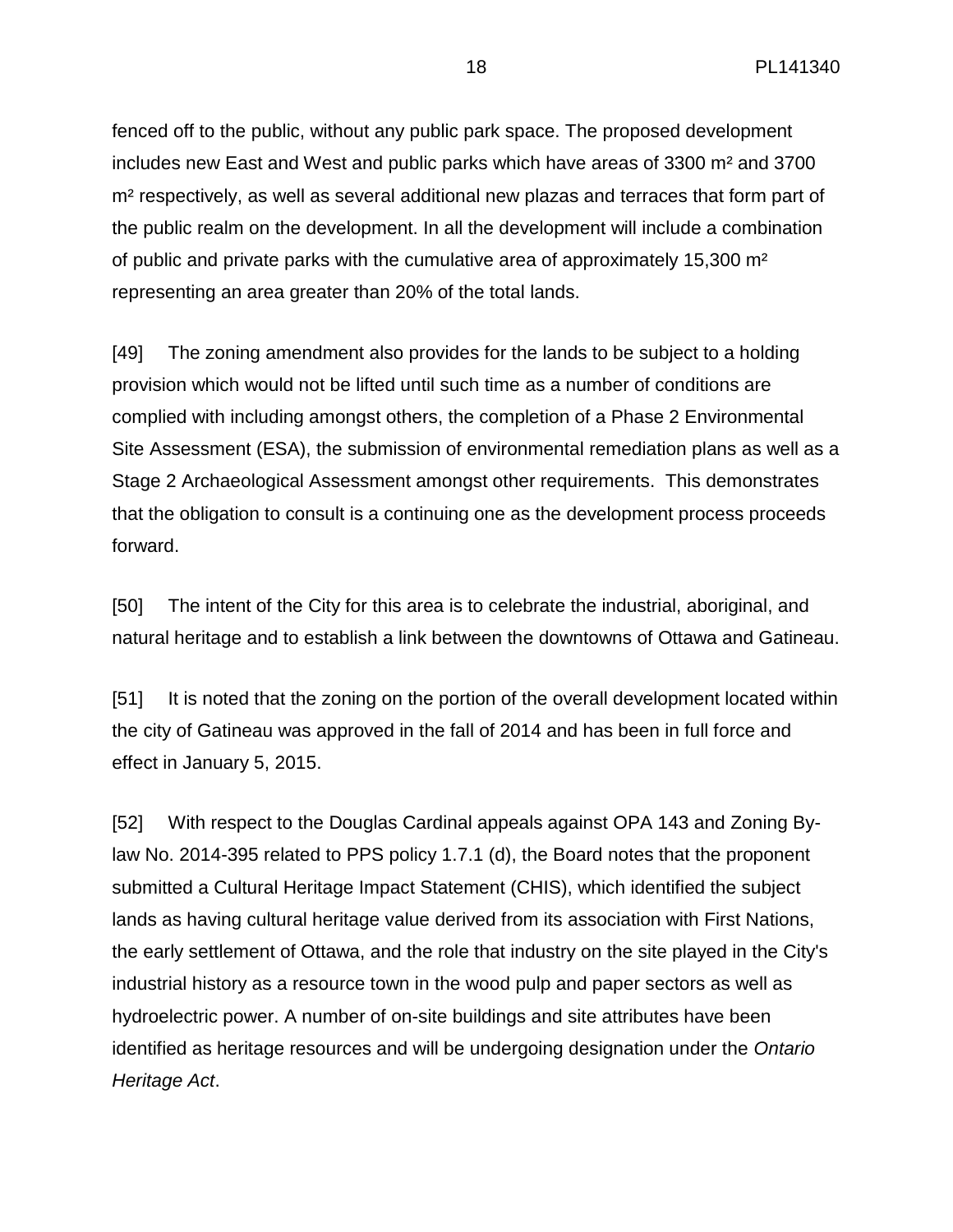[53] With respect to policy 2.1.5 which does not permit site alteration for areas designated as Areas of Natural and Scientific Interest ("ANSI"), the evidence shows that the ANSI has been confirmed to be located on Victoria Island and not on Chaudiere or Albert Islands. Furthermore the evidence shows that the Environmental Impact Statement ("EIS") concluded that the proposed development will have no impact on the designated ANSI as the geological feature located on Victoria Island was not found anywhere on Chaudiere or Albert Islands.

[54] With respect to policy 2.6.4 which requires municipalities to consider and promote archaeological management plans and cultural plans in conserving cultural heritage and archaeological resources, policy 1.11.8 of OPA 143 requires that a heritage interpretive plan be developed which would include any archaeological resources that may be identified through the archaeological assessments to be undertaken.

[55] The appeal by Romola Trebilcock-Thumbadoo against the adoption of OPA 143 is premised largely on the question of title to the lands, lack of engagement with First Nations in the planning process and that the lands should be developed to advance the vision of the late Elder William Commanda.

[56] Municipalities in Ontario are vested with the authority under the Act to adopt Official Plans and to enact Zoning By-laws, tools that are not tied to ownership of lands but rather are directed to managing and regulating growth and change the municipality needs to be in the public interest after giving consideration to the balancing of economic, social and environmental considerations.

[57] The evidence shows that an extensive consultation process was undertaken by both the City and proponent and that the concerns of First Nations particularly the Algonquin have been adequately considered in the adoption of OPA 143 and the enactment of Zoning By-law No. 2014-395. The overall development will incorporate elements/features that will celebrate and recognize Algonquin history and culture.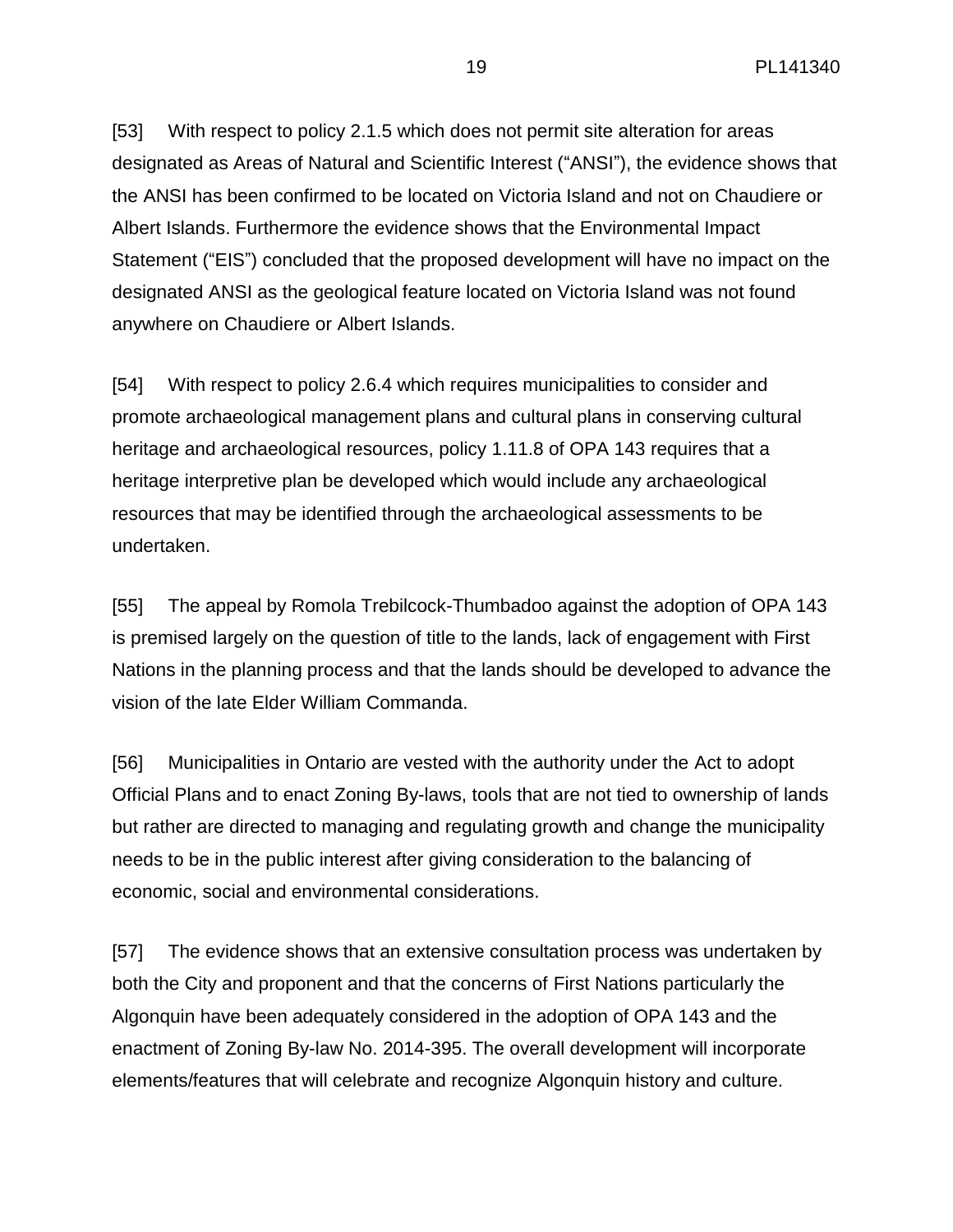[58] The appeal by Larry McDermott against the adoption of OPA 143 alleges that the City did not adequately take into consideration the obligations set out in s. 5.6 of the City's Official Plan for the obligations under s. 35 of the *Constitution Act, 1982*. The Board finds as noted above that the City has carried out its obligations to consult with First Nations under the PPS as well is under its own Official Plan.

[59] The Richard Jackman appeal against the enactment of Zoning By-law No. 2014- 395 is premised on the zoning being changed from a Parks and Open Space zone to a Mixed-Use zone. The current "OS1" zone however allows a variety of uses including light and heavy industrial uses and such uses can continue without the need for any planning approvals. It is also noted that specific lands along the river are proposed to be developed as parkland and are being zoned to allow for park type uses providing public access to the river for public enjoyment. This is not possible under the current by-law with the lands remaining as industrial lands.

[60] The Lindsay Lambert appeal against Zoning By-law No. 2014-395 refers to the lands as being considered a significant historical district where First Nations have a significant and particular interest and that any redevelopment of the islands should be focused on transforming them to a national park system in line with the vision of the late Elder William Commanda. He also alleges a lack of proper consultation with the public and that expressions of opposition were not fully considered. He also raises issues of title to the lands and jurisdiction over such as unceded Algonquin territory. The Board notes that not getting what one wants does not necessarily equate to a lack of consultation. The obligation to have consultations cannot be understood to be a veto on a proposal for development. The Board fails to see how the consultations that took place in the lead up to the adoption of the official plan and zoning by-law amendments could be considered to be inadequate as it was not provided with any basis upon which it could reach that conclusion.

[61] The Appellants claim that the AOO does not have the authority to speak on behalf aboriginal people, and that their authority is limited to matters on the reserves.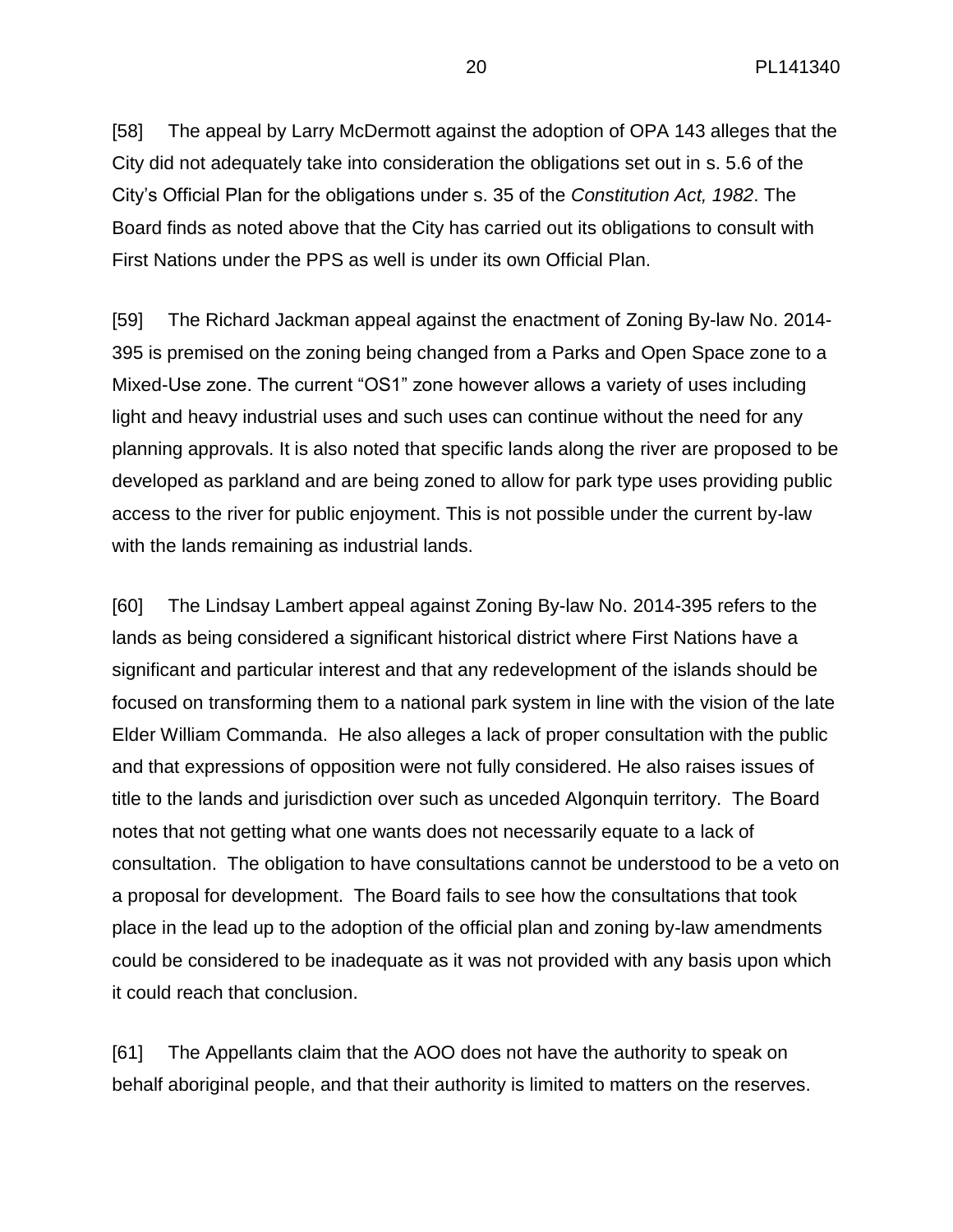As the Board noted above, the AOO is the group recognized by the Federal Government and Provincial Government to negotiate with in respect of the outstanding comprehensive land claim over the larger territory.

[62] The Board finds that the appeals, while well intended, consist of mere apprehensions raised by the Appellants that are not worthy of the adjudicative process of the Board and do not merit a full hearing. The Appellants have had a full opportunity to elaborate on the grounds in support of their appeals and have not demonstrated that these merit a full hearing of the Board. Appellants have an obligation at the time of filing their appeals to retain the necessary experts to support these. This was not done, the only affidavit material provided were affidavits deposed by the Appellant, Douglas Cardinal, who cannot proffer professional opinion evidence in this case by reason of his being a party as an Appellant and cannot proffer unbiased and impartial opinions to the Board.

[63] The Board is satisfied that OPA 143 and Zoning By-law No. 2014-395 are consistent with the applicable land use policies in the PPS and are fully in conformity with the current City Official Plan as well as the pending OPA 150 currently under appeal to this Board. These documents help fulfill the vision of the Central Area Secondary Plan for the Lebreton Flats Character Area.

[64] The seminal decision of the Board with respect to motions to dismiss appeals pursuant to s. 17(45)(a)(i) and 34(25)(a)(i) of the Act is *East Beach Community Assn. v. Toronto (City*) [1996] O.M.B.D. No. 1890, 1996 CarswellOnt 5740*,* where the Board found that these provisions allow the Board to examine whether there has been disclosure of planning grounds that warrant a hearing.

> The Board is entitled to examine the reasons stated to see whether they constitute genuine, legitimate and authentic planning reasons. This is not to say that the Board should take away the rights of appeal whimsically, readily and without serious consideration of the circumstances of each case. This does not allow the Board to make a hasty conclusion as to the merit of an issue. Nor does it mean that every appellant should draft the appeal with punctilious care and arm itself with iron-clad reason for fear of being struck down. What these particular provisions allow the Board to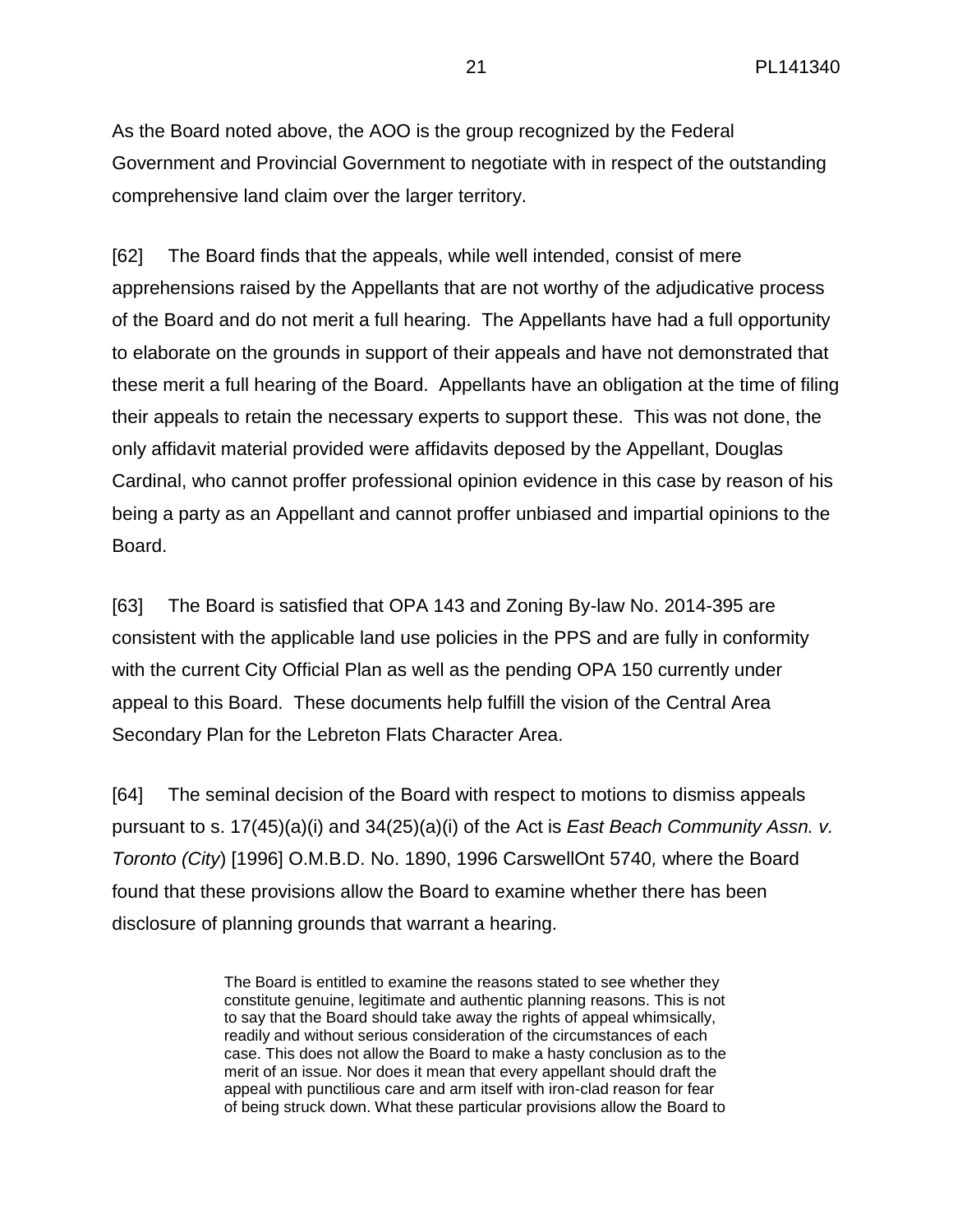do is seek out whether there is authenticity in the reasons stated, whether there are issues that should affect a decision in a hearing and whether the issues are worthy of the adjudicative process.

[65] The Board in that case took into consideration the notices of appeal and the supporting evidence and found that the notices of appeal contain concerns that were clearly inaccurate. It found that planning language had been deployed and in others that planning issues had been raised but that concerns raised individually and collectively were not such that tests were met. The Board found that it was not good enough in respect of certain issues to simply raise apprehensions and say that further experts' studies were required to constitute apparent planning grounds with the hope that once a hearing is convened, more real issues could be introduced for adjudication.

[66] The issue as to title to the lands is not one for the Board to determine and is not relevant with respect to the planning considerations that the Board must address its mind to. City Council performs a public interest function when making decisions respecting the designation or re-zoning of lands within its jurisdiction.

[67] In the present case, that is precisely what the Appellants have done, they have simply raised apprehensions as to title to the lands which is not a land use planning issue on which the Board can adjudicate, as well as non-consistency with the PPS respecting the duty to consult by the Crown. The Appellants claim that there was a lack of consultation by the City with First Nations, is not worthy of the adjudicative process of this Board given the wealth of evidence as to the consultations that were undertaken by the City and proponent with the general public as well as First Nations prior to the adoption of OPA 143 and the enactment of Zoning By-law No. 2014-395.

[68] It is incumbent upon appellants to demonstrate that the issues raised in their notices of appeal merit a full adjudication by the Board at a hearing. The Appellants have failed to do so in this case.

[69] The Board is satisfied based on the evidence before it that OPA 143 and Zoning By-law No. 2014-395 are consistent with the PPS and are in conformity with the City's